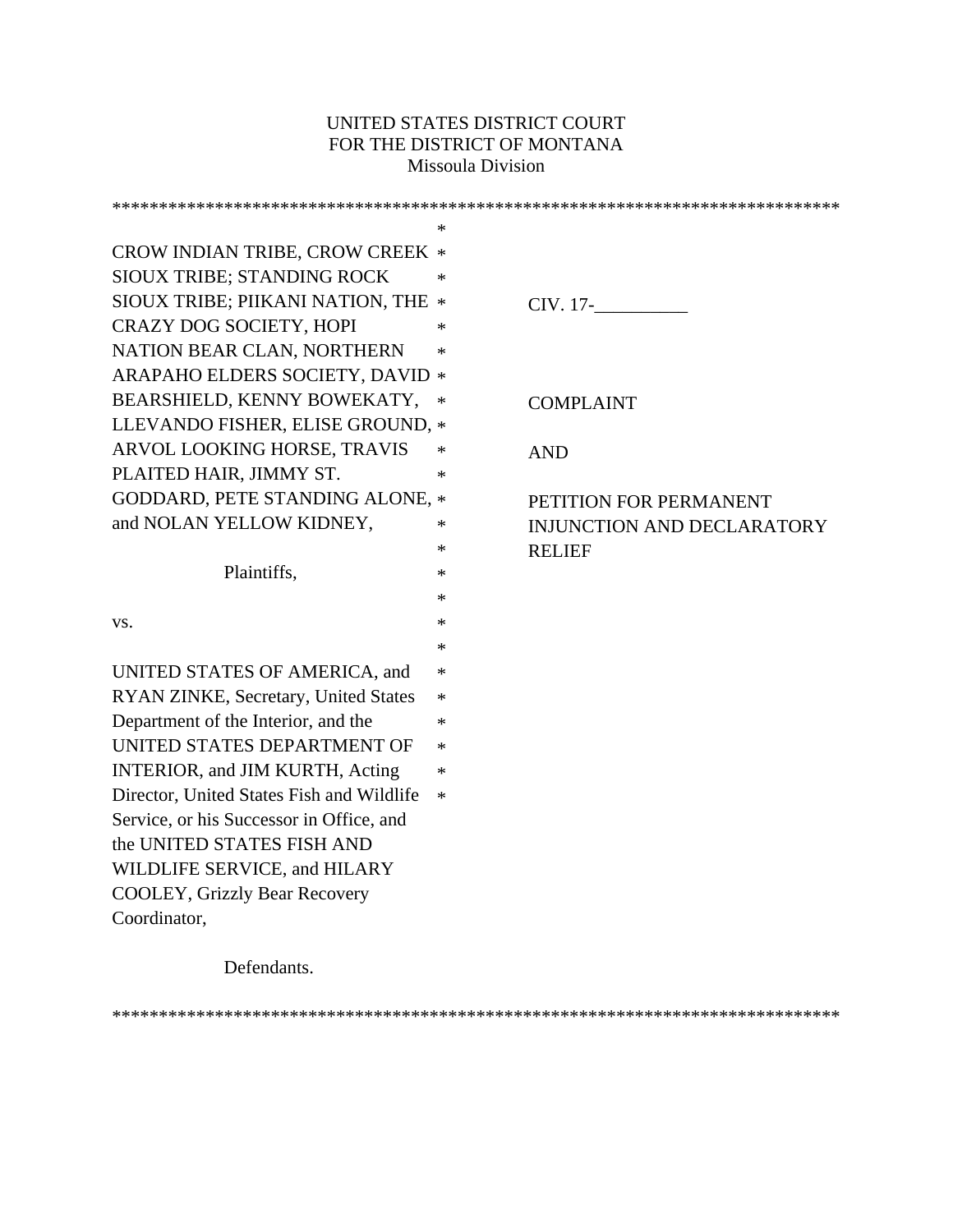#### **INTRODUCTION**

- 1. Plaintiffs, Crow Indian Tribe, Crow Creek Sioux Tribe, Standing Rock Sioux Tribe, Piikani Nation, the Crazy Dog Society, Hopi Nation Bear Clan, Northern Arapaho Elders Society, David Bearshield, Kenny Bowekaty, Llevando Fisher, Elise Ground, Arvol Looking Horse, Travis Plaited Hair, Jimmy St. Goddard, Pete Standing Alone and Nolan Yellow Kidney for their Complaint against Defendants challenging the United States Fish and Wildlife Service's Final Rule establishing a Distinct Population Segment ("DPS") for the grizzly bear population of the Greater Yellowstone ecosystem ("GYE grizzly bear") and delisting the GYE grizzly bear from the Federal List of Endangered and Threatened Wildlife, as well as the Conservation Strategy accompanying the Final Rule, 82 Fed. Reg. 30502 (June 30, 2017) (to be codified at 50 C.F.R. pt. 17), hereby allege as follows:
- 2. Plaintiffs seek a permanent injunction pursuant to Fed.R.Civ.P. Rule 65 and Declaratory Relief pursuant to 28 U.S.C. § 2201 *et seq*., and an Order enjoining Defendants from proceeding with their announced plan to remove grizzly bears in the Greater Yellowstone region from the Endangered Species Act's threatened species.
- 3. The United States Congress enacted the Endangered Species Act ("ESA") in an effort to avoid wildlife extinction by reversing the trend of dramatic population losses of listed species. The purpose of listing is to recover a species to self-sustaining, viable populations that no longer need protection.
- 4. Operating under the authority of the Endangered Species Act, the United States Fish and Wildlife Service ("FWS") listed grizzly bears as "threatened" in 1975. 40 Fed. Reg. 31, 734 (July 28, 1975).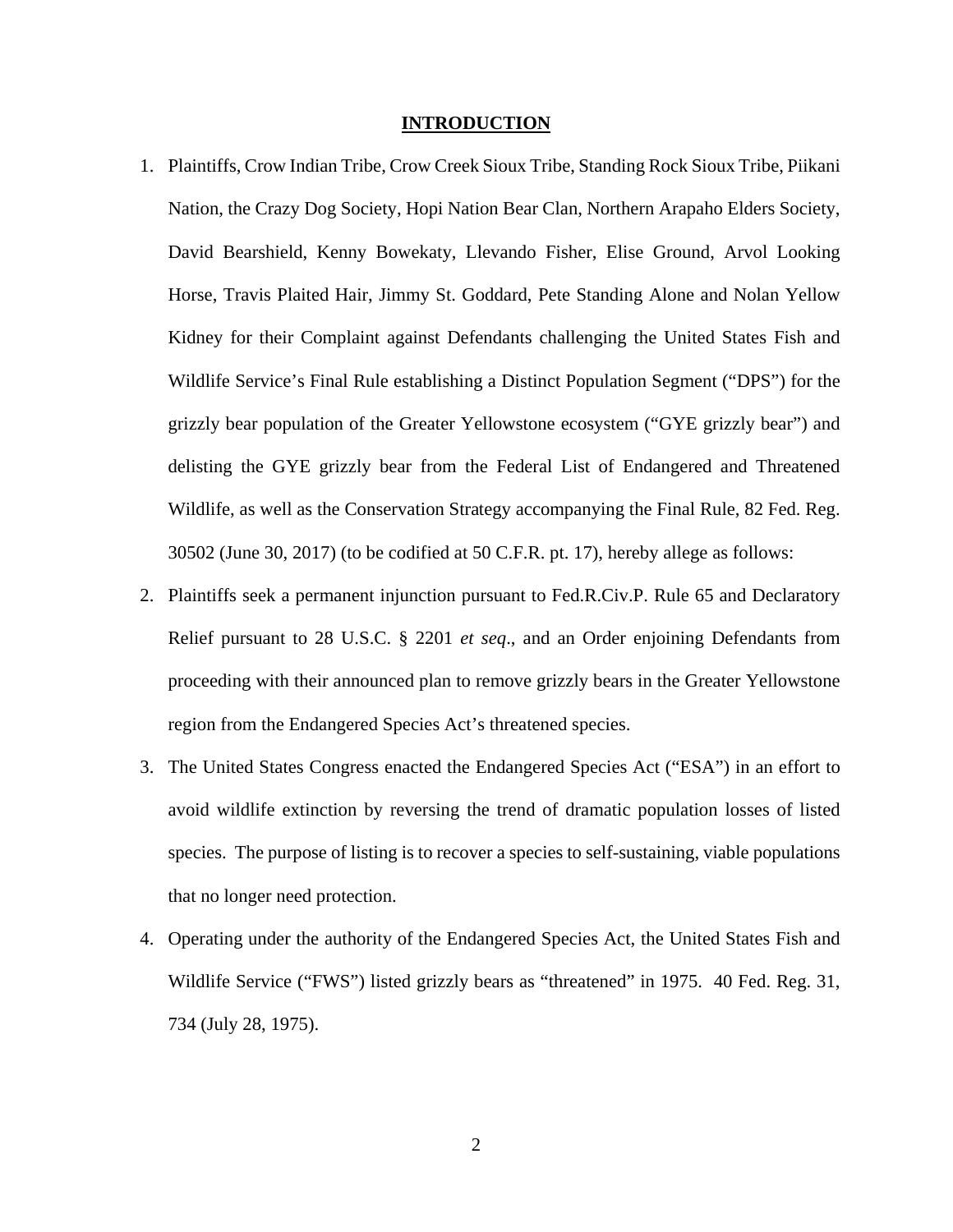- 5. At the time of the grizzly bear's listing, FWS noted that the species had been reduced to approximately two-percent (2%) of its former habitat range.
- 6. FWS also noted that approximately eight-hundred (800) to one-thousand (1,000) bears remained in the lower forty-eight states. Of the remaining grizzly population, approximately one-hundred and thirty-six (136) resided in the Greater Yellowstone area.
- 7. FWS has recently observed that the rate of population growth among grizzly bears in the Greater Yellowstone area has slowed.
- 8. Despite the recent slowdown in population growth, there has been some dispersal into habitat outside of the Greater Yellowstone area, such as the Wind River Range, the Gallatin Range, and east of the Absaroka Mountains, indicating that grizzly bears may be in the early stages of reoccupying some of the historical habitat from which they had long since disappeared.
- 9. Defendants have made previous premature attempts to delist GYE grizzly bears from the threatened species list. Specifically, in 2007, FWS labeled the GYE grizzly bear population in the Greater Yellowstone ecosystem as being a distinct population segment and subsequently promulgated a proposed order to delist GYE grizzly bears from the threatened species list. 72 Fed. Reg. 14866 (March 29, 2007). In response, a variety of environmental groups filed lawsuits challenging the delisting decision. In September 2009, a federal district judge for the district of Montana overturned the delisting decision and placed GYE grizzly bears back on the threatened species list, reasoning that FWS did not adequately consider the impacts that the loss of a particularly important food source would have on the long-term viability of GYE grizzly bears. *Greater Yellowstone Coal., Inc. v. Servheen*, 672 F. Supp. 2d 1105 (D. Mont. 2009), aff'd in part, rev'd in part and remanded,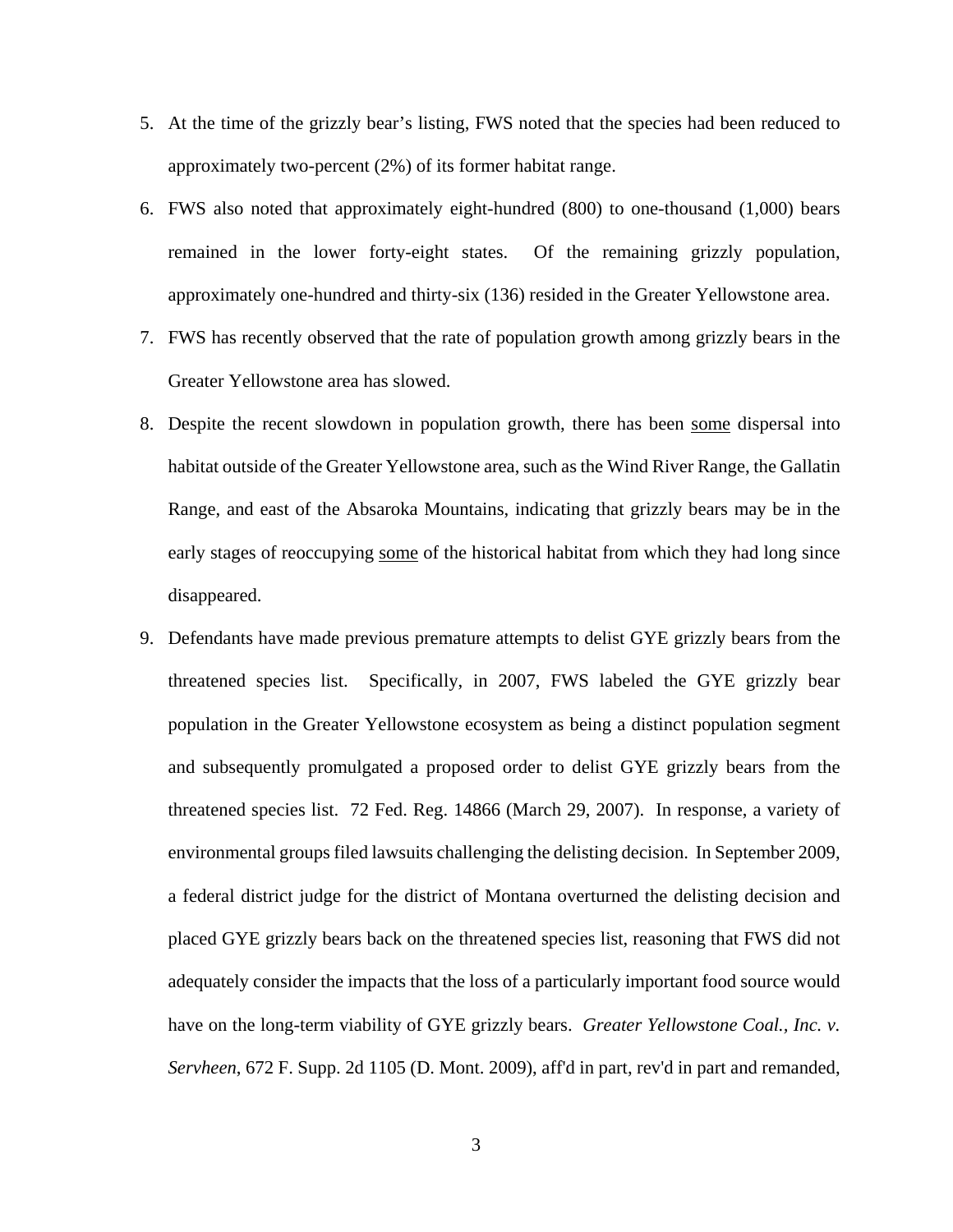665 F.3d 1015 (9th Cir. 2011). FWS filed an appeal in the Ninth Circuit Court. The Ninth Circuit rejected FWS's argument and upheld the district court's ruling to relist. In reaching its decision, the Ninth Circuit stated that FWS failed to articulate a rational connection between data in the record and FWS's determination that the decline in whitebark pine as a food source would not threaten the long term recovery of GYE grizzly bears. *Greater Yellowstone Coal., Inc. v. Servheen*, 665 F.3d 1015 (9th Cir. 2011).

- 10. Since the Defendants' loss in the Ninth Circuit, FWS has been steadily working towards a second effort to delist the GYE grizzly bear. These efforts have culminated in the promulgation of a Final Rule designating the GYE grizzly bear as a distinct population segment, delisting the GYE grizzly bear from the threatened species list, and the adoption of a concomitant Conservation Strategy establishing the regulatory framework for local, state, and federal management the GYE grizzly bear population following delisting. Endangered and Threatened Wildlife and Plants; Removing the Greater Yellowstone Ecosystem Population of Grizzly Bears From the Federal List of Endangered and Threatened Wildlife, 82 Fed. Reg. 30502 (June 30, 2017) (to be codified at 50 C.F.R. pt. 17).
- 11. Defendants engaged in an intensive pre-decisional consultation with state governments in anticipation of handing over conservation and protection duties, including the drafting and publishing of state conservation plans. Yet, Indian tribes, including Plaintiff Indian Tribes were left out of this decision making process. Defendants failed to adequately consult with Plaintiffs prior to the decision to delist the grizzly bear from the GYE.
- 12. Without the protections afforded to species listed on the threatened species list, states will classify GYE grizzly bears as game animals, and will be free to set hunting seasons and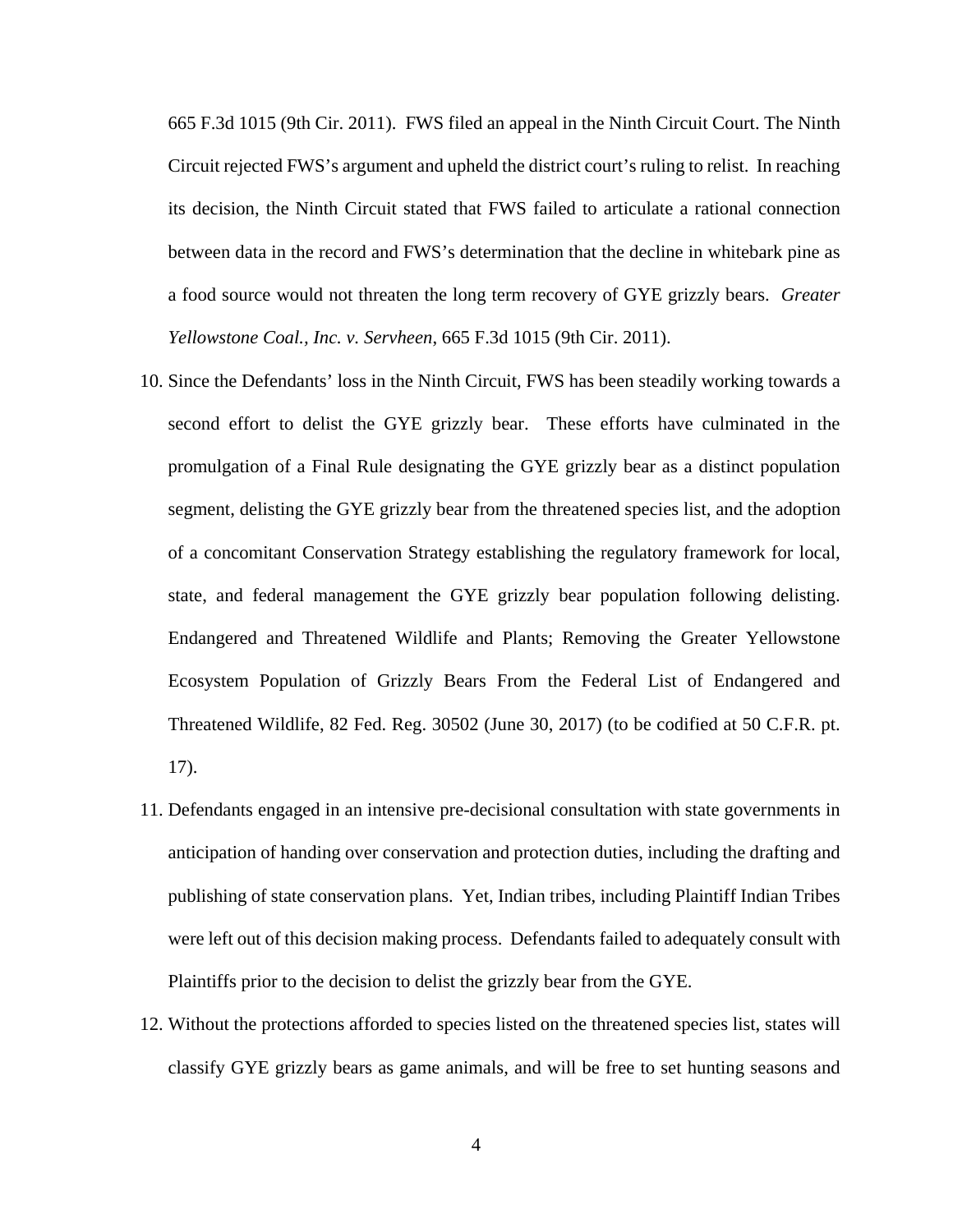issue hunting permits for the GYE grizzly bear population in the Greater Yellowstone area prior to the bears' sustainable recovery throughout its traditional habitat range, including traditional tribal lands. 82 Fed. Reg. at 30528. Such killing and/or other reduction in population of grizzly bears in the Greater Yellowstone area profoundly disrupts, if not entirely prevents, the GYE grizzly bears' sustainable recovery to its full habitat range, including lands within the jurisdictional boundaries of the Tribes and/or their treaty or aboriginal lands, including culturally and spiritually significant homelands.

- 13. The Clan and the Societies are traditional religious and/or leadership groups, and Individual Plaintiffs are traditional tribal spiritual, religious, cultural, and/or societal leaders. Grizzly bears in general, and grizzly bears located in the Greater Yellowstone region specifically, are of deep cultural and religious importance to all of the Plaintiffs. Plaintiffs have shared their collective homelands with the grizzly bear since time immemorial, and the continued growth of the GYE grizzly population and reoccupation of these bears' traditional habitat range is of considerable cultural and religious importance to the Tribes, the Clan, the Societies and the Individual Plaintiffs. The spiritual health of both the tribal and individual Plaintiffs depends upon the health and protection of the GYE grizzly bear. The continued existence and expansion of grizzly bears back into their traditional habitat range is necessary to ensure that the Plaintiffs have the ability to freely express their religious faith.
- 14. Therefore, Plaintiffs argue the decision to delist the GYE grizzly bear population form the list of threatened species, as well as the adoption of the concomitant Conservation Strategy, violates the religious freedom of the Plaintiffs, and is arbitrary, capricious, not in accordance with applicable law, and should be set aside.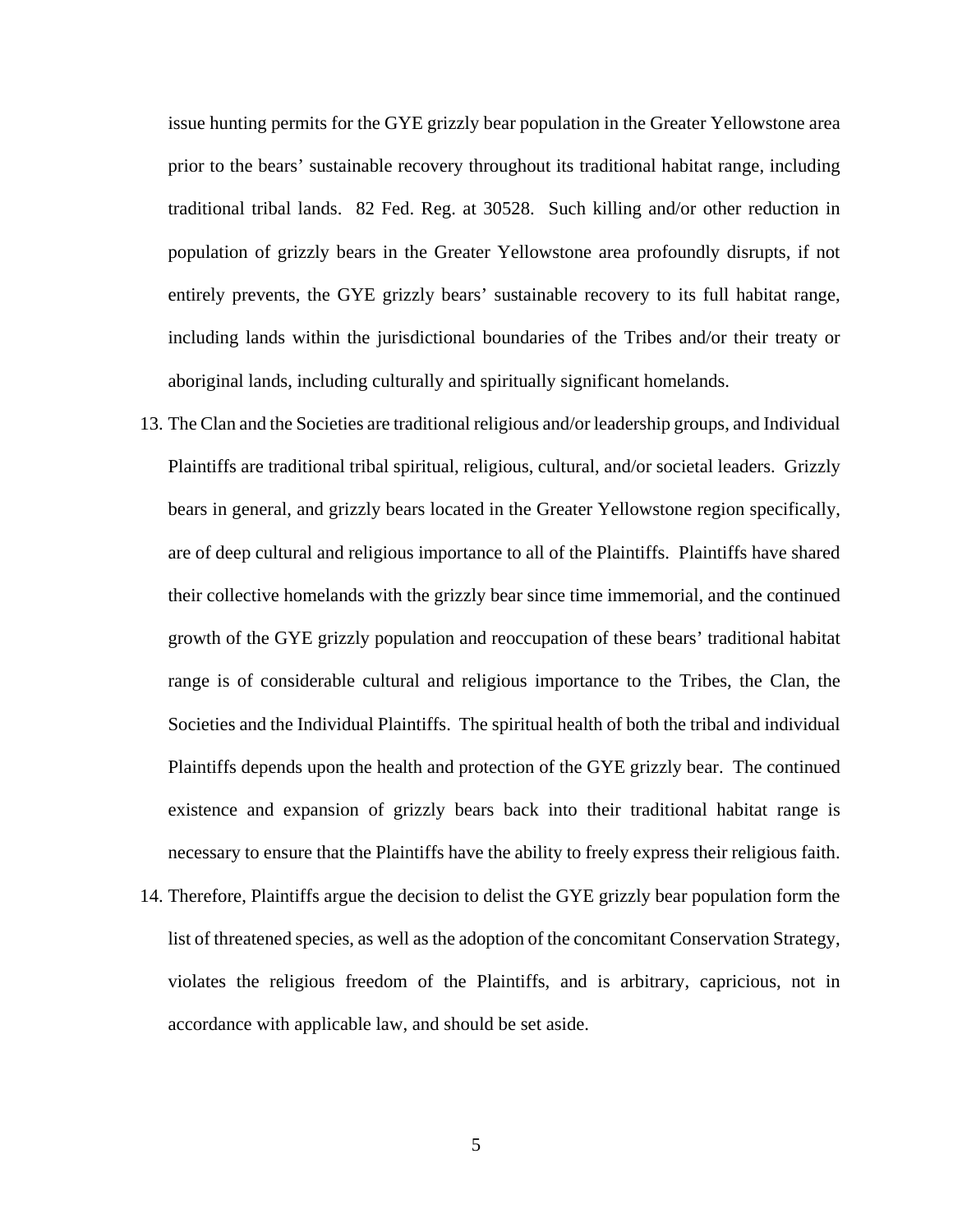#### **JURISDICTION AND VENUE**

- 15. This Court has jurisdiction under 28 U.S.C. § 1331 (federal question); 28 U.S.C. § 1346 (United States as a defendant); 28 U.S.C § 1367 (arising under same operative facts); 28 U.S.C. § 1362 (Indian "arising under"); 5 U.S.C. § 701 *et seq*. (Administrative Procedure Act); and 42 U.S.C. § 2000bb-1(c) (Religious Freedom Restoration Act).
- 16. The Court has authority to grant the requested relief pursuant to 28 U.S.C. § 2201 *et seq.* (declaratory and injunctive relief); 28 U.S.C. §1346; the Administrative Procedures Act, 5 U.S.C. § 701 *et seq*.; Rule 65 of the Federal Rules of Civil Procedure (restraining order relief).
- 17. Plaintiff Tribes brings this Complaint on its own behalf and on behalf of their individual tribal members.
- 18. Plaintiff Clan and Societies bring this Complaint on their own behalf and on behalf of their individual members.
- 19. Individual Plaintiffs bring this Complaint on their own behalf.
- 20. Venue lies in this Court under 28 U.S.C. § 1391(e).
- 21. This action arises under Article 1, Section 8, Clause 3 of the United States Constitution; the First Amendment to the United States Constitution; the Administrative Procedures Act at 5 U.S.C. § 701 *et seq*.; the special trust relationship between the Federal government and the Indians; the plenary power of Congress; and the Religious Freedom Restoration Act at 42 U.S.C. § 2000bb *et seq*.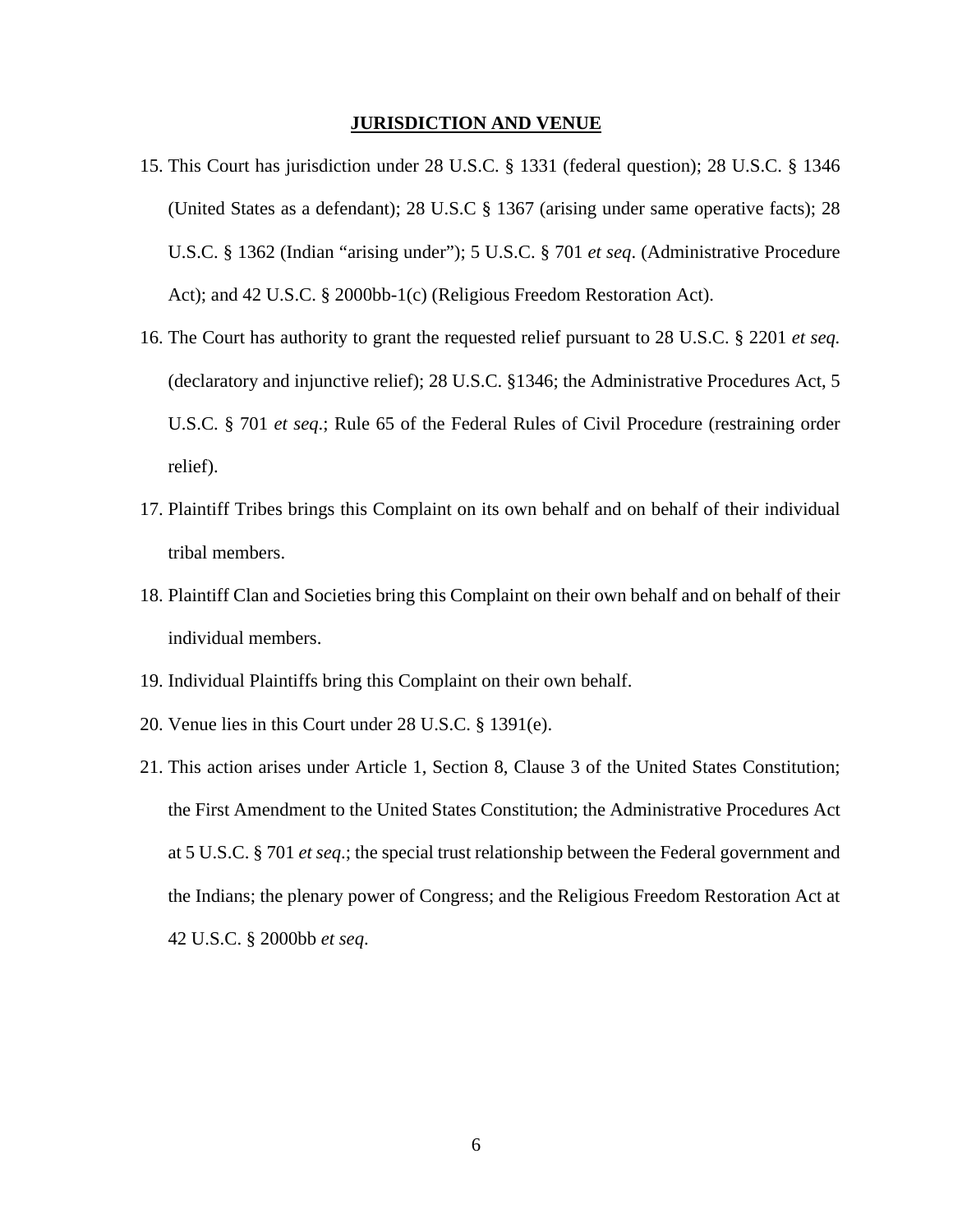#### **PARTIES**

- 22. Plaintiff Crow Tribe of Indians, Crow Creek Tribe, and Standing Rock Sioux Tribe are each federally recognized Indian Tribes. The Crow Tribe is located in Montana, the Crow Creek Tribe in South Dakota, and the Standing Rock Sioux Tribe in North Dakota.
- 23. Plaintiff Piikanii Nation is an Indian tribes located in and recognized by the Nation of Canada with Treaty rights to land in the United States under an 1855 Treaty with the United States.
- 24. All plaintiff tribes are responsible for the health, safety and welfare of their individual tribal members. A large number of their tribal members hold traditional religious beliefs and engage in traditional religious practices.
- 25. Plaintiff Hopi Bear Clan is a traditional religious society of the Hopi Tribe. Its principal headquarters are located on the Hopi Indian Reservation.
- 26. Plaintiff Crazy Dog Society is a traditional religious society of the Blackfeet Nation.
- 27. Plaintiff Northern Arapaho Elders Society is the leadership for the Northern Arapaho Tribe are Northern Arapaho Tribe respectively.
- 28. Plaintiff individuals are each tribal spiritual, religious or societal leaders.
- 29. Plaintiff Arvol Looking Horse is a Lakota traditional religious leader. His principle residence is in South Dakota.
- 30. Plaintiff Llevando Fisher is the Chairman of the Northern Cheyenne Tribe. His principal residence is located on the Northern Cheyenne Indian Reservation in Montana.
- 31. Plaintiff Kenny Bowekary is a traditional religious leader of the Zuni Religious Society. His principal residence is Zuni, New Mexico.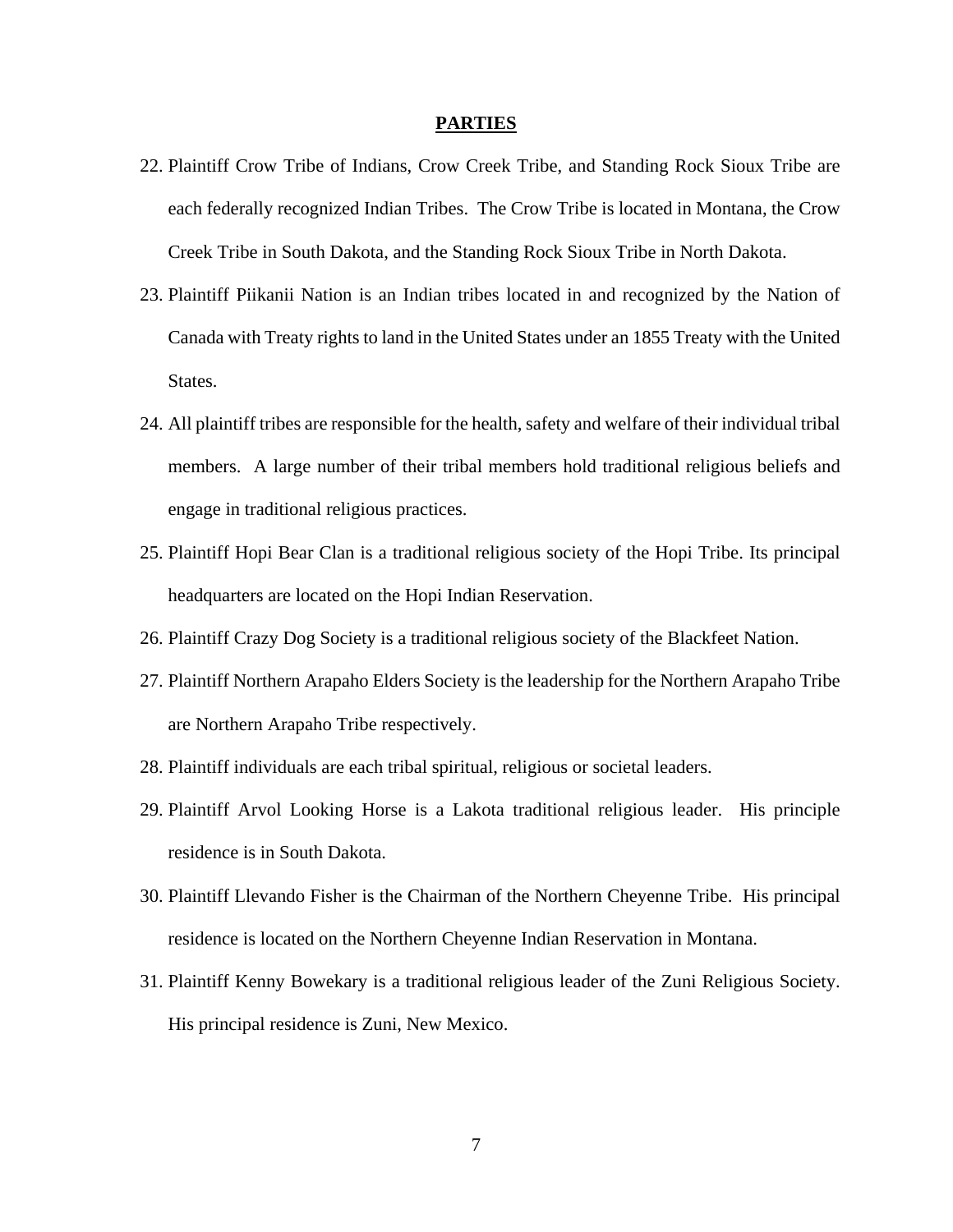- 32. Plaintiff Pete Standing Alone is a traditional religious leader of the Horn Society. His principal residence is within the Blackfoot Confederacy.
- 33. Plaintiff Elise Ground is a traditional religious leader of the Crazy Dog Society. Her principal residence is located on the Blackfeet Reservation in Montana.
- 34. Plaintiff Travis Plaited Hair is a leader of the Horn Society. His principal residence is located within the Blackfoot Confederacy.
- 35. Plaintiff Nolan Yellow Kidney is a Blackfeet traditional religious leader. His principal residence is located within the Blackfeet Nation.
- 36. Defendant Ryan Zinke is the Secretary of the United States Department of the Interior, an executive department of the United States Government. He is the most senior executive branch official under the President of the United States, and is responsible for executing and carrying out in good faith the federal government's government-to-government relationship with Indian tribes, including consulting with affected Indian tribes whenever a federal action has tribal implications.
- 37. Defendant United States Department of Interior ("DOI") is an executive department of the United States Government organized and existing under 5 U.S.C. § 101, as amended. Defendant DOI is responsible for, among other things, the supervision, management, direction, and oversight of Defendant FWS, which is a federal agency subsidiary of the DOI, pursuant to the provisions of 16 U.S.C. § 742b *et seq*.
- 38. Defendant Jim Kurth, or his Successor-in-Office, is the Acting Director of FWS, an executive agency within DOI. He is the most senior official within FWS, responsible for executing and carrying out the United States' statutory duties pursuant to 16 U.S.C. § 1531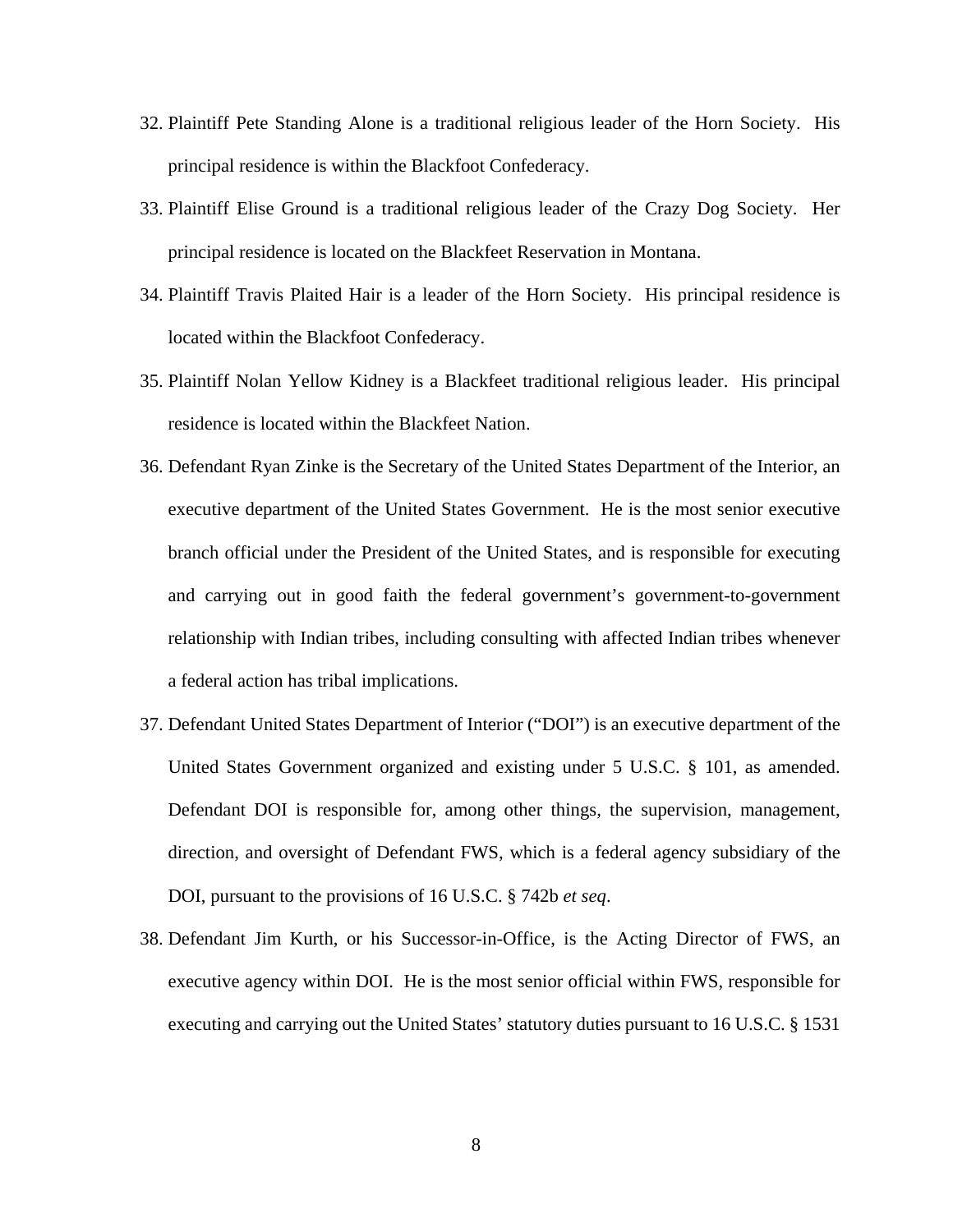*et. seq.,* the Endangered Species Act, including listing and delisting species on the threatened species list.

- 39. Defendant FWS is an executive agency within DOI responsible for executing and carrying out the United States' statutory duties pursuant to 16 U.S.C. § 1531 *et. seq.,* the Endangered Species Act, including listing and delisting species on the threatened species list.
- 40. Defendant Hilary Cooley, or her Successor in Office, is the Grizzly Bear Recovery Coordinator. The Grizzly Bear Recovery Coordinator is an official of FWS responsible for overseeing the recovery of the bears.

## **FACTS**

### Endangered Species Act

- 41. The ESA is a federal statute designed to conserve endangered and threatened species and the ecosystems upon which those species depend. ESA §2(b), 16 U.S.C. § 1531(b).
- 42. To achieve these objectives, FWS is required to protect such imperiled species by listing them as either "threatened" or "endangered" if they are facing extinction due to any one, or any combination of, the following factors:
	- a. The present or threatened destruction, modification, or curtailment of its habitat or range;
	- b. Over-utilization for commercial, recreational, scientific, or educational purposes;
	- c. Disease or predation;
	- d. The inadequacy of existing regulatory mechanisms; or
	- e. Other natural or manmade factors affecting its continued existence.

ESA § 4(a)(1), 16 U.S.C. § 1533(a)(I).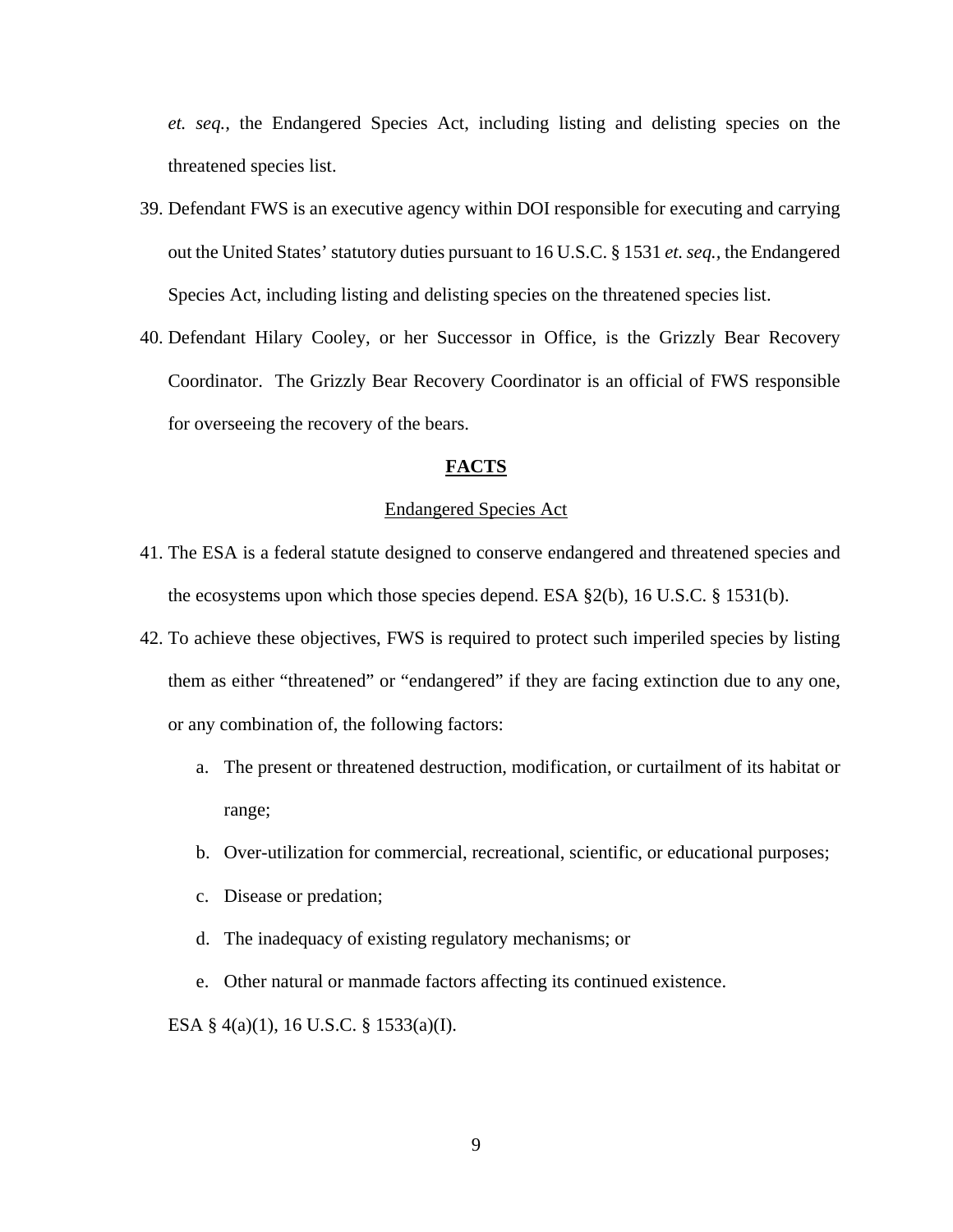- 43. FWS may remove a species from the "threatened" or "endangered" species list if such a decision is based on the same five (5) criteria described in  $\S$  4(a)(1) and such decision is made in light of the best available scientific evidence. *Id*.
- 44. A species is "endangered" if it is "in danger of extinction throughout all or a significant portion of its range." ESA § 3(6), 16 U.S.C. § 1532(6). A species is "threatened" if it is "likely to become an endangered species within the foreseeable future throughout all of a significant portion of its range." ESA  $\S$  3(20), 16 U.S.C.  $\S$  1532(20).
- 45. A species receives mandatory substantive protections under the Endangered Species Act if and only if it is listed as endangered or threatened.
- 46. Premature delisting of GYE grizzly bear would eliminate the ESA's statutory protections and allow states to regulate hunting and other activities detrimental to the sustained recovery of GYE grizzly bears throughout their traditional historic habitat range.

### Consultation Policies

- 47. In 1997, the Secretary of Interior issued Secretarial Order No. 3206, "American Indian Tribal Rights, Federal-Tribal Trust Responsibilities, and the Endangered Species Act" pursuant to the ESA, the federal-tribal trust relationship, and other federal law. DOI S.O. No. 3206, Sec. 1. The Order clarifies the responsibilities of agencies when actions taken under the authority of the ESA affect or may affect Indian lands, resources, or rights. *Id.*
- 48. Order 3206 recognizes the special federal trust responsibility and government-togovernment relationship with tribes, defined by treaties, statutes, executive orders, judicial decisions, and agreements. *Id.* at Sec. 4. The Departments are to recognize, respect, and consider the value of traditional tribal knowledge to resource management activities. *Id.*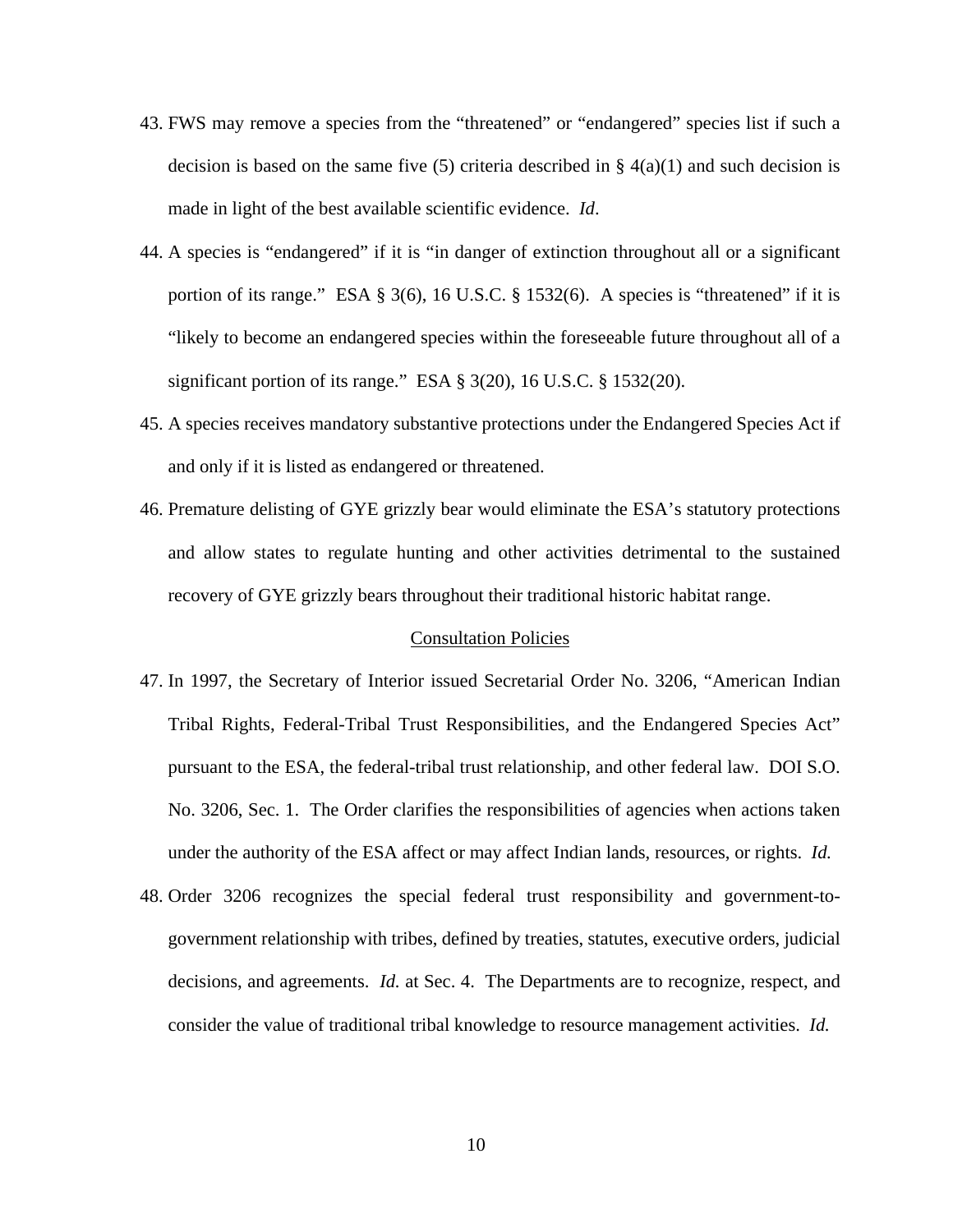- 49. Order 3206 notes that Departments shall be sensitive to Indian cultures, religions, and spirituality, which often involve animals and specific geographic places. *Id.* The Department must establish and maintain an effective working relationship and mutual partnership to promote the conservation of sensitive species and the health of the ecosystems upon which they depend. *Id.*
- 50. Order 3206 directs the Department of the Interior and its constituent agencies to engage in direct, meaningful government-to-government consultation with affected Indian tribes and that all agencies should take into consideration the religious, spiritual, and cultural significance of listed species when taking an action pursuant to the ESA. *Id.* at Sec. 5.
- 51. It is the responsibility of FWS to maintain current lists of tribal contact persons and to ensure that meaningful government-to-government communication occurs regarding actions taken under the ESA. Appendix to S.O. 3206 Sec. 2. Consultation should also occur with the Bureau of Indian Affairs ("BIA"), which has the primary responsibility for carrying out the federal trust responsibility. *Id.*
- 52. FWS must provide Indian tribes the opportunity to actively review and comment on proposed listing actions, and provide Indian tribes with a written explanation whenever a final decision conflicts with comments provided by a tribe. *Id.* at Sec. 3(B).
- 53. The Appendix to Secretarial Order 3206, which by its own language is considered an integral part of the Secretarial Order, directs FWS to solicit input from tribes during the consultation process, to provide tribes with copies of any Biological Assessments to the extent permitted by law, and provides for formal consultation with the BIA on issues affecting tribal rights, with tribes encouraged to participate in the consultation process. *Id.*  at Sec. 3(C).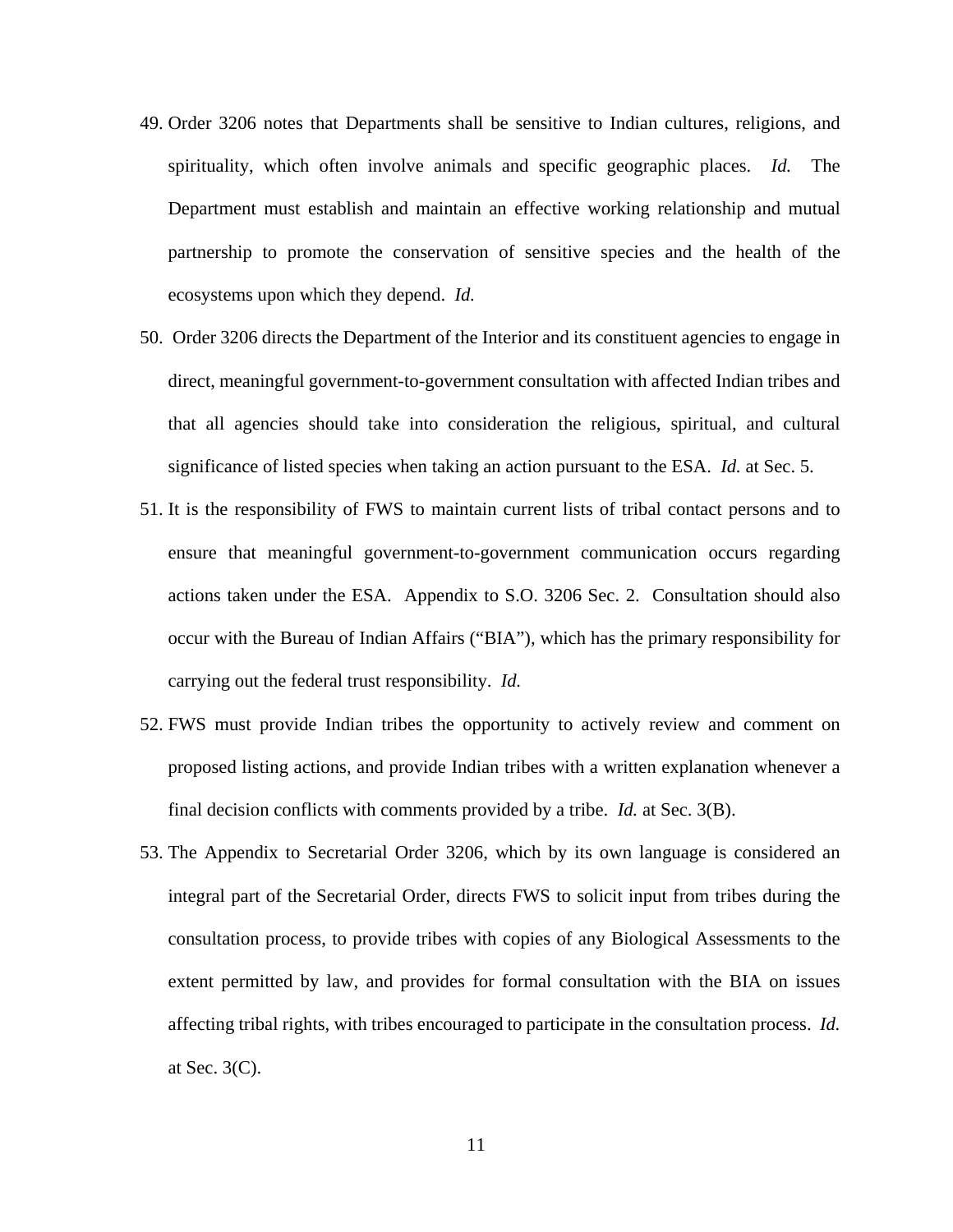- 54. In order to establish regular and meaningful consultation with Indian tribes, in 2000 the President promulgated Executive Order No. 13175, "Consultation and Coordination with Indian Tribal Governments," recognizing the unique legal relationship between the United States and Indian Tribes including the trust responsibility of the United States and the right of Tribes to self-government. E.O. No. 13175, Sec. 2, Fed. Reg. Vol. 65, No. 218, November 9, 2000.
- 55. The Executive Order directs all agencies to adhere to these fundamental principles when formulating and implementing policies that have tribal implications. *Id.* at Sec. 3. The Executive Order requires each agency to have an accountable process to insure meaningful and timely consultation with and input by tribal officials. *Id.* at Sec. 5.
- 56. On issues that relate to tribal treaty and other rights, the agencies are to use consensual mechanisms for developing regulations. *Id.*
- 57. Executive Order 13175 ensures all agencies respect the sovereignty of Indian tribes as well as the government-to-government relationship between tribes and the United States by engaging in meaningful pre-decisional consultation early in policy decision-making processes whenever an agency action will have tribal implications. *Id.*
- 58. Executive Order No. 13175 defines "policies that have tribal implications" as "…regulations, legislative comments or proposed legislation, and other policy statements or actions that have substantial direct effects on one or more Indian tribes, or on the distribution of power and responsibilities between the Federal Government and Indian tribes."
- 59. Pursuant to the consultation duty promulgated in Executive Order No. 13175, the Secretary of Interior issued Secretarial Order No. 3317, "DOI Policy on Consultation with Indian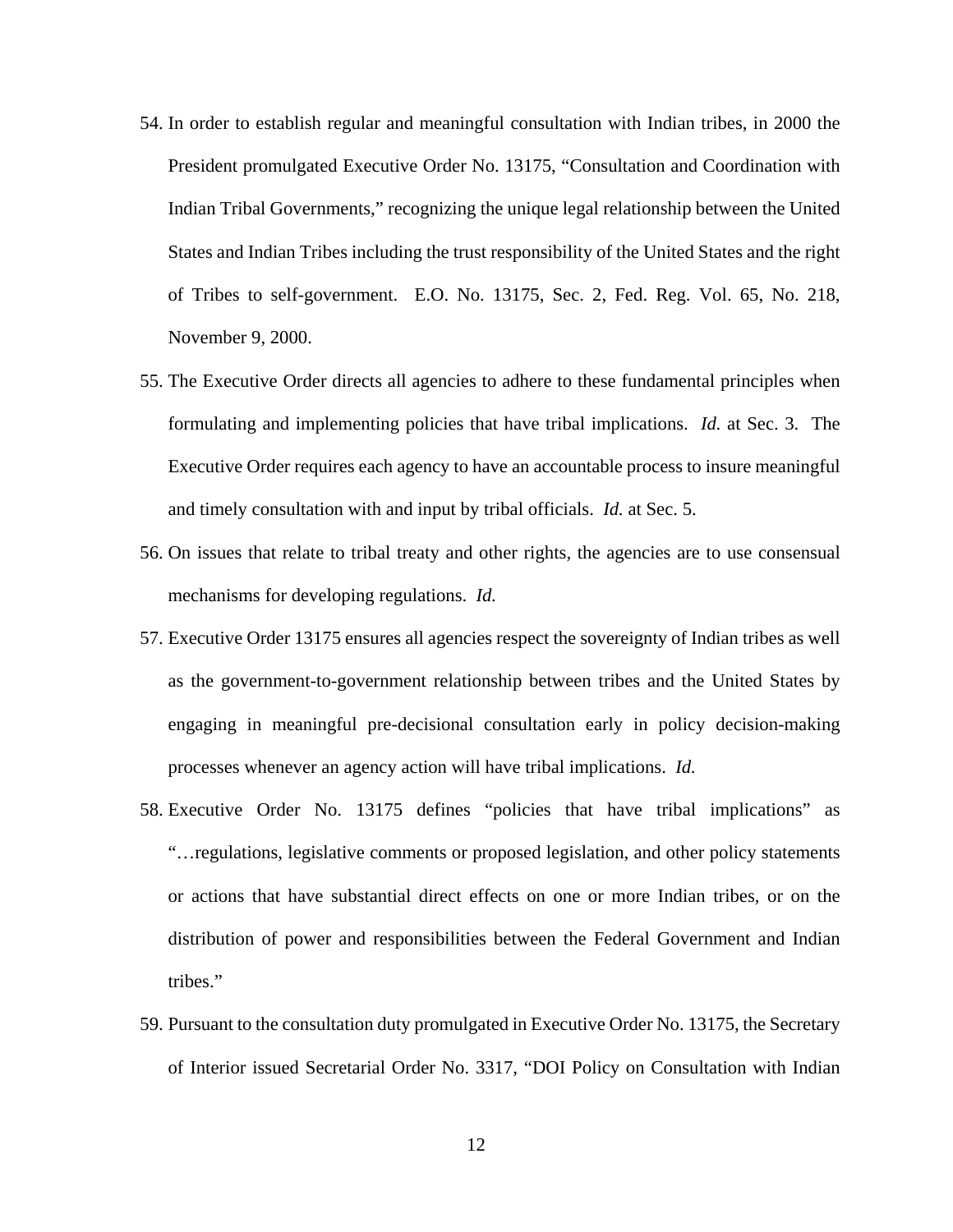Tribes," in 2011. DOI S.O. No. 3317, Sec 1. Order 3317 requires the Department of Interior and its constituent agencies to engage in meaningful government-to-government consultation with affected tribes early in the planning process whenever an action has tribal implications. *Id.* at Sec. 4.

- 60. Executive Order 13175, Secretarial Order 3206, and Secretarial Order 3317 apply to Defendants as "agencies" and to the federally recognized Indian tribes who are plaintiffs.
- 61. Consultation must be a collaborative effort with tribes that emphasizes trust, respect, and shared responsibility. *Id.*
- 62. When a departmental action with tribal implications arises, bureaus and offices are to seek to promote cooperation between agencies with special expertise and related responsibilities. *Id.*
- 63. The DOI Manual on American Indian and Alaska Native programs lays out policies, responsibilities, and procedures for operating on a government-to-government basis with federally recognized Indian tribes, including consultation. 512 DM 2.
- 64. FWS published notice of its new Native American Policy in the Federal Register January 27, 2016. 81 Fed. Reg. 14, 4638 (Jan 27, 2016). This policy recognizes the unique relationship with tribes and the importance of the trust responsibility. *Id.* at Sec. 1. The authorities cited for FWS' policy include the ESA, the Religious Freedom Restoration Act ("RFRA"), EO 13175, and SO 3206 (Exhibit 3 to the notice). The policy describes communication, consultation, and information sharing between FWS and tribes and sets out collaborative management and co-management opportunities. *Id.* at Sec. 3-4. It also recognizes that meaningful cultural and religious practices of tribal members may require access to land and animals for which FWS has management responsibility. *Id.* at Sec. 5.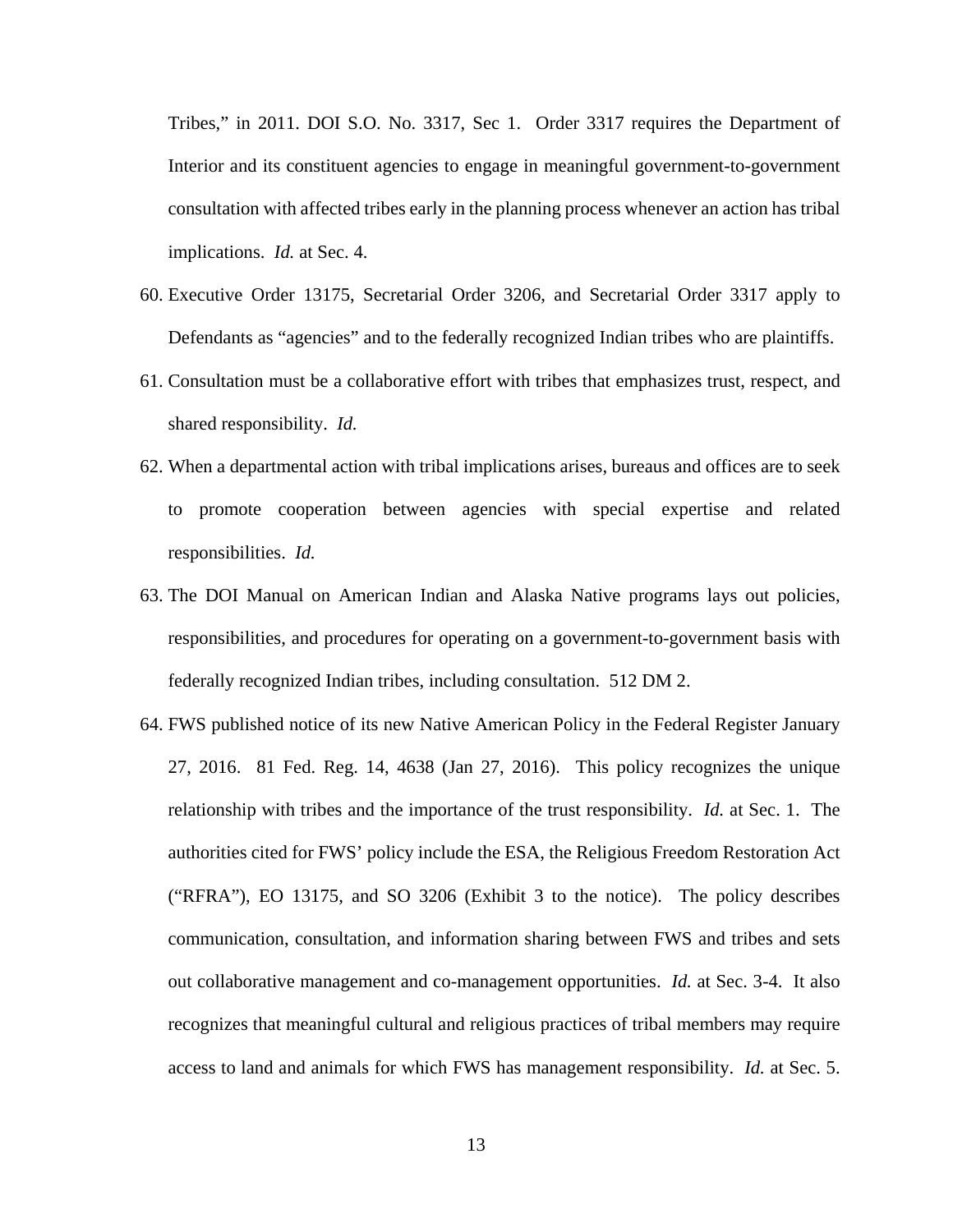Pursuant to this policy, FWS updated its U.S. Fish and Wildlife Service Tribal Consultation Handbook ("Handbook").

- 65. FWS has an extensive tribal policy set out in its Tribal Consultation Handbook. Section 4.3 of the Handbook "When is Consultation Necessary?" notes that consultation is required when FWS proposes regulations or policies that may have Tribal Implications such as "activities…that may affect…endangered species."
- 66. Section 4 of the Handbook cites to the DOI Policy on Consultation with Indian Tribes, which states "consultation protocol must be followed when it is known that a decision about a 'Departmental Action with Tribal Implications' must be made, including any rulemaking."
- 67. The Handbook discusses cultural awareness, as well as pre-meeting, meeting, and postmeeting follow-up protocols. *Id.* at Sec. 3, 6. Consultation is to happen early and often. *Id.* at Sec. 8.1.
- 68. Both the Handbook and the 2016 Native American Policy emphasize transparency as a critical component of meaningful consultation with tribes.
- 69. In addition, both the Handbook and the 2016 Native American Policy reflect a larger departmental policy that government-to-government consultation between Indian tribes and the United States and its agencies extends beyond mere "public comment" available to the general public. Executive Order No. 13175 and Secretarial Order Nos. 3317 and 3206, along with FWS' own policies, require meaningful, pre-decisional consultation that occurs early in an agency's decision making process.
- 70. The Department of the Interior has maintained its commitment to meaningful tribal consultation into the current administration. On March 8, 2017, Secretary Ryan Zinke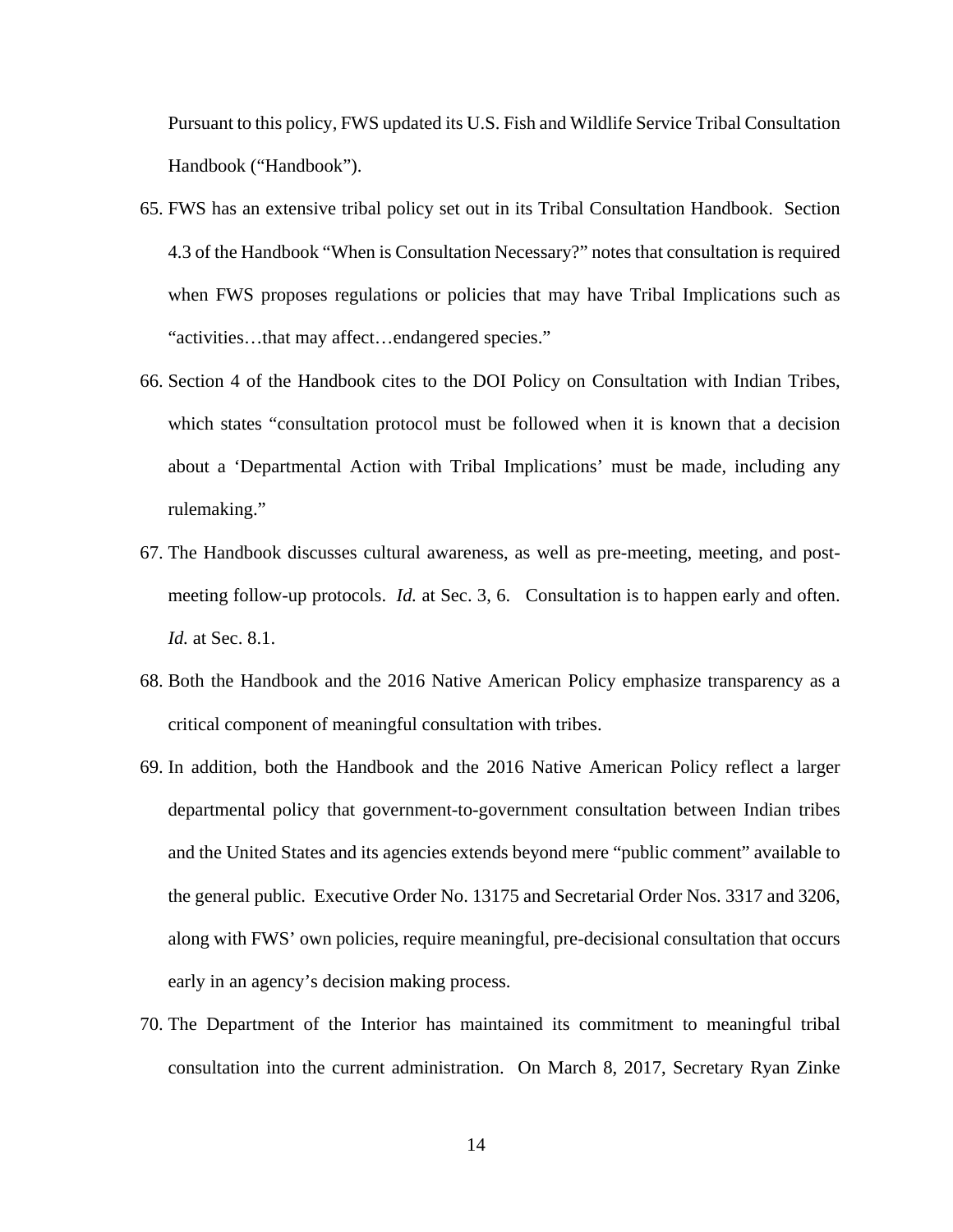testified before the Senate Committee on Indian Affairs, stressing the need to engage in meaningful consultation with Indian tribes on a consistent basis. Secretary Zinke stated "…our duty as Americans is to uphold our trust responsibilities and consult and collaborate on a government-to-government basis with Tribes from Maine to Alaska." *Identifying Indian Affairs Priorities for the Trump Administration*: *Hearing before the S. Comm. on Indian Affairs*, 115 Cong. (2017) (statement of Ryan Zinke, Secretary, United States Department of the Interior).

71. The tribal consultation policies of administrative agencies are also informed by the American Indian Religious Freedom Act, which states that "it shall be the policy of the United States to protect and preserve for American Indians their inherent right of freedom to believe, express, and exercise the traditional religions of the American Indian, Eskimo, Aleut, and Native Hawaiians, including but not limited to access to sites, use and possession of sacred objects, and the freedom to worship through ceremonials and traditional rites." 42 U.S.C. § 1996.

## Religious Significance of the GYE Grizzly Bear

72. Plaintiffs attach sincere religious significance to the GYE grizzly bear. This spiritual import of the GYE grizzly bear encompasses not only the continued health and vitality of the animals themselves, but also the coexistence of Plaintiffs and GYE grizzly bears within these bears' traditional and historic habitat range. The practice of such religious faith depends on the continued health and regrowth of the GYE grizzly bear population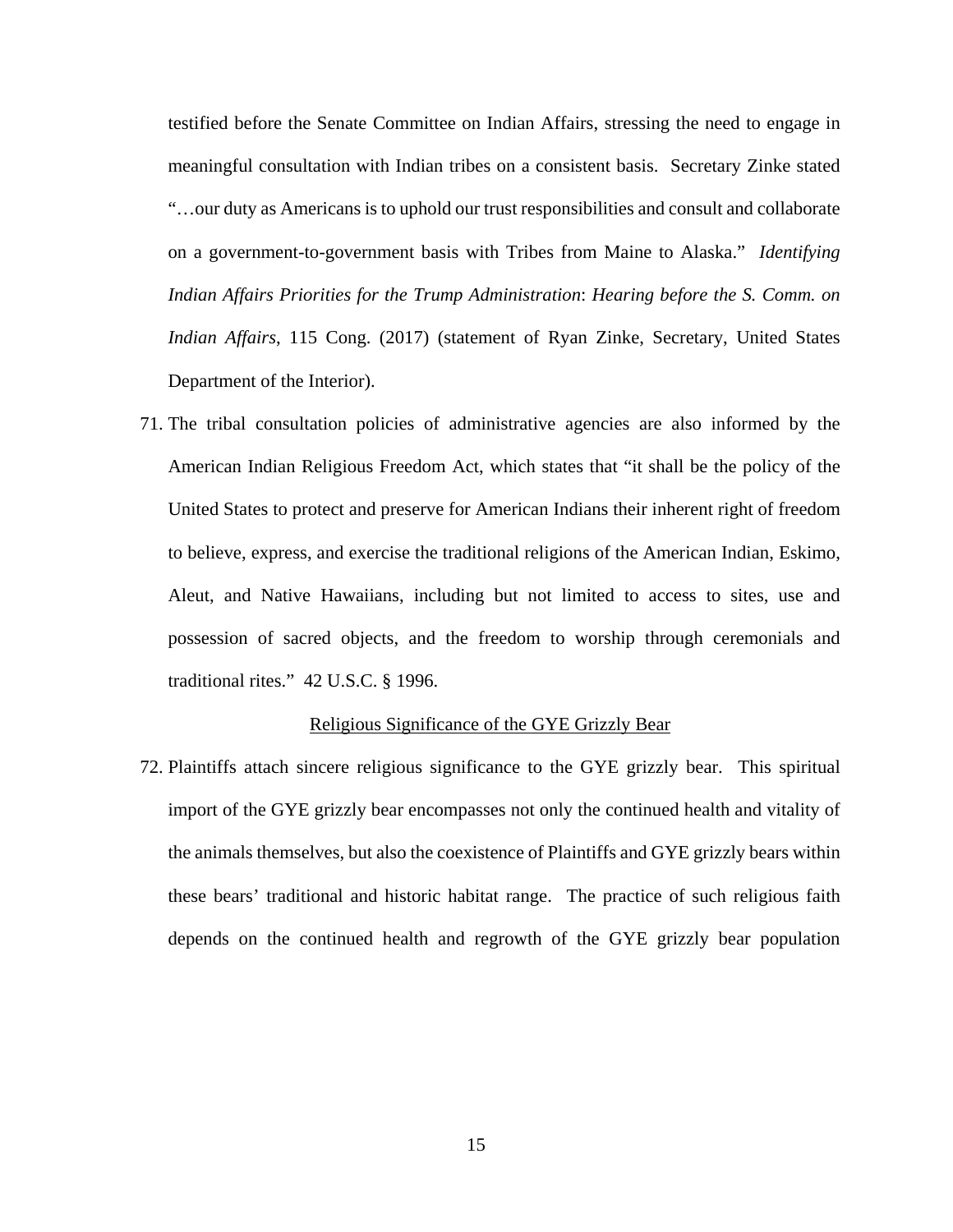throughout the entirety of its traditional and historic habitat range, which includes Plaintiffs' culturally and religiously significant homelands.

- 73. In addition, GYE grizzly bears play an indispensable role in religious ceremonies which are essential to the exercise of Plaintiffs' religious beliefs.
- 74. Grizzly bears serve as far more than a tangible religious symbol for Plaintiffs. Plaintiffs' spiritual connection with the GYE grizzly bear is, in large part, rooted in the dynamic between the grizzly bear, humans, and the land. For this reason, there is a particular significance to removing protections for the GYE grizzly bear population within an entire ecosystem.
- 75. Because the sincerely held spiritual or religious beliefs of some of the Plaintiffs or some of their members compels them to protect the Grizzly Bears, to prevent trophy hunting, or to prevent other hunting. Those Plaintiffs or members will be at risk of injury, or criminal or civil prosecution for the exercise of those sincerely held spiritual or legal beliefs when they take action to prevent such hunting. In each state where hunting is planned, interference with hunting carries criminal penalties and neither those laws nor the delisting provides accounts for religious or spiritual-based exception.

### GYE Grizzly Population Delisting: Conservation Strategy and Final Rule

- 76. Grizzly bears were classified as a "threatened" species under the Endangered Species Act in 1975.
- 77. Upon designating grizzly bears as "threatened," FWS was required to institute a recovery plan setting forth "(i) a description of such site-specific management actions as may be necessary to achieve the plan's goal for the conservation and survival of the species; (ii) objective, measurable criteria which, when met, would result in a determination, in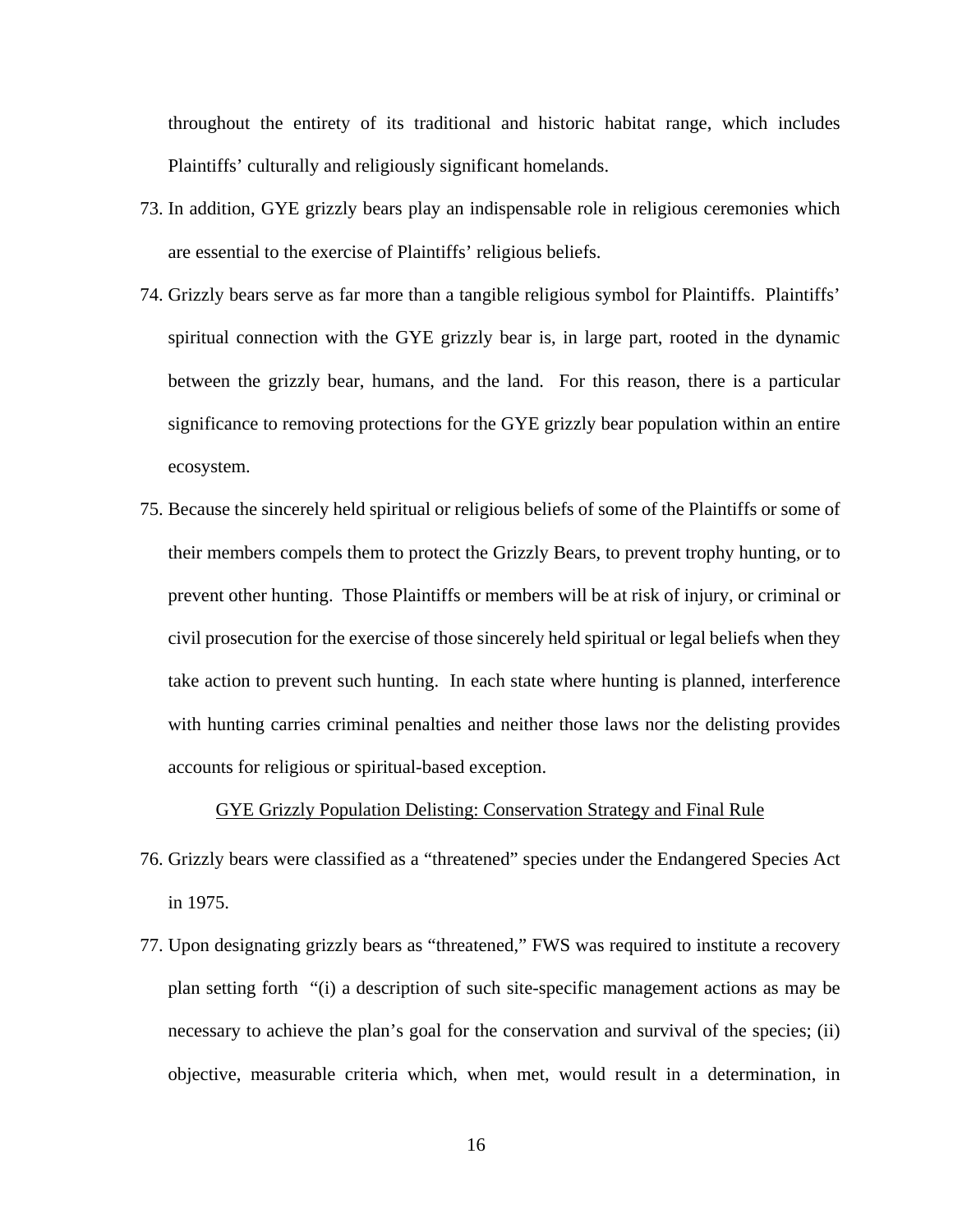accordance with the provisions of this section, that the species be removed from the list; and 10 (iii) estimates of the time required and the cost to carry out those measures needed to achieve the plan's goal and to achieve intermediate steps toward that goal." 16 U.S.C.  $§$  1533(f)(1).

- 78. FWS instituted an initial Recovery Plan in 1982 and amended the Recovery Plan in 1993. The 1993 Recovery Plan requires that any delisting be conditioned upon the completion of an interagency conservation strategy ensuring that "adequate regulatory mechanisms will continue to be present after delisting." U.S. Fish and Wildlife Service, Grizzly Bear Recovery Plan 1, 16 (Sept. 10, 1993) [hereinafter "Recovery Plan"]. The Recovery Plan also requires that "a conservation strategy specific to an ecosystem be *completed prior to any* process to delist the grizzly population within that ecosystem in order to ensure that adequate regulatory mechanisms will continue to conserve the grizzly bear and its habitat." *Id*. (emphasis added).
- 79. The interagency committee delegated with the responsibility of developing the requisite Conservation Strategy was the Yellowstone Ecosystem Subcommittee of the Interagency Grizzly Bear Committee ("IGBC-YES"). The IGBC-YES membership consists of representatives from FWS; national parks and forests in the region; and state/county agencies from Idaho, Montana, and Wyoming. Of the currently listed members, the only two that represent tribal interests are Leander Watson from the Shoshone Bannock Tribes and Ben Snyder from the Wind River Tribal Fish and Game Department.
- 80. During the period leading up to FWS publically announcing its decision to delist the GYE grizzly bear, IGBC-YES developed a draft Conservation Strategy outlining a regulatory framework purportedly designed to ensure the continued protection of the GYE grizzly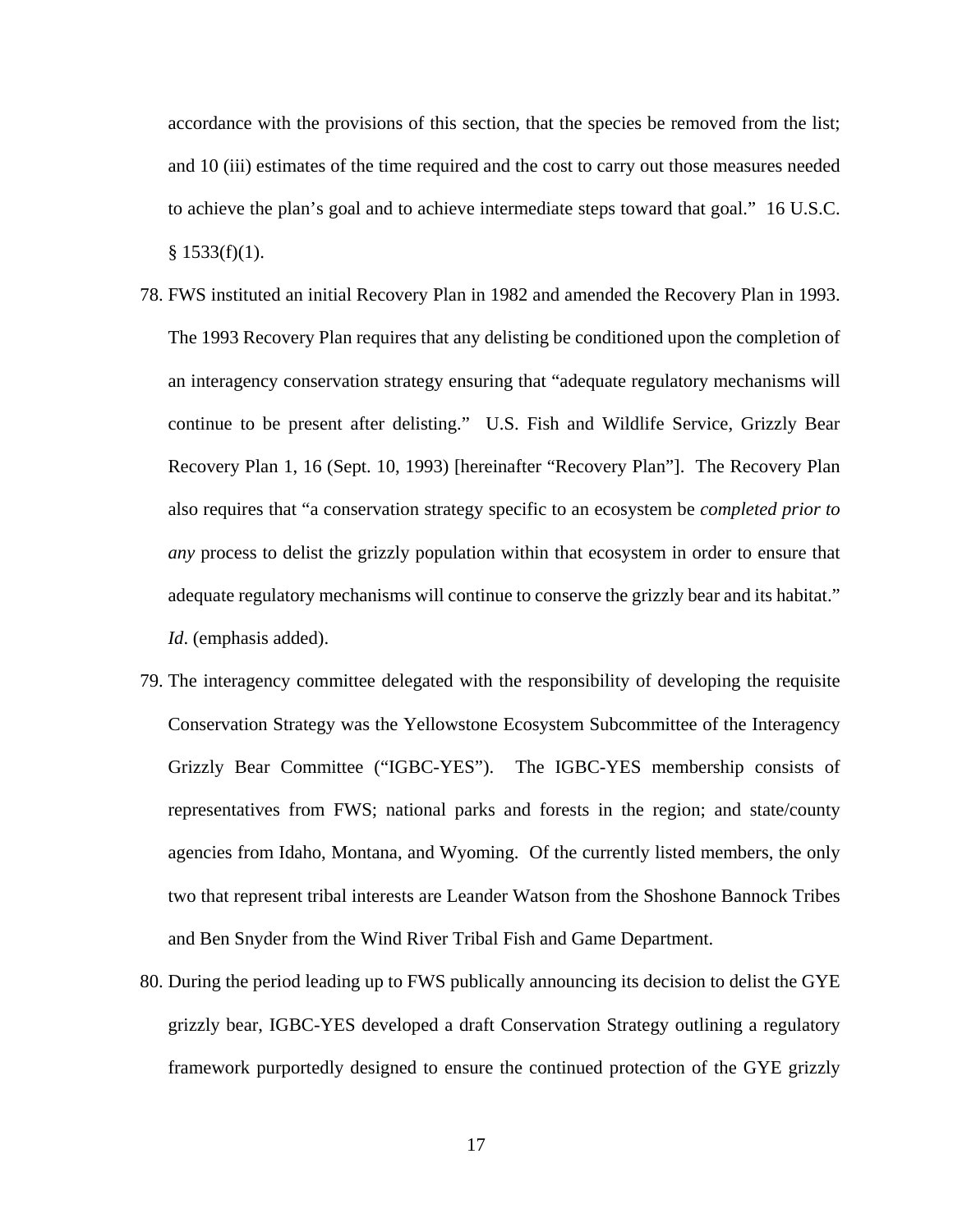bear following delisting. This draft Conservation Strategy identified thirteen (13) signatories representing various state and federal agencies who would be responsible for implementing one or more components of the Conservation Strategy. None of the identified signatories represented any Indian tribe or tribal agency.

- 81. On March 3, 2016, FWS released to the media a statement that the agency had made the decision to delist grizzly bears from the ESA in the Greater Yellowstone area. In this statement, FWS stated that it "…will be seeking review and comment by the public, other federal and state agencies, and independent scientists." *Id*.
- 82. On March 11, 2016. FWS published a Proposed Rule to delist the GYE grizzly in the Federal Register, with a sixty (60) day public comment period ending on May 5, 2016. The draft Conservation Strategy was made available to the public and opened for comment concurrent with the Proposed Rule.
- 83. Prior to the publication of the Proposed Rule, FWS had put forth minimal effort to consult with affected tribes regarding the delisting of the GYE grizzly bear. FWS first sent out a letter in April of 2014 to four regional tribes advising these tribes of FWS's consideration of delisting the GYE grizzly bear. The FWS recognized this outreach was too narrow and inadequate to meet any consultation duty. 82 Fed. Reg. at 30552-3 ("… the Service was made aware of many more Tribes having an interest in the GYE grizzly bear and expanded our efforts in explaining the status of the grizzly bear and offering government-togovernment consultation to Tribes."). In February 2015, and again in June 2015, FWS issued a new letter to wider array of tribal leaders, conceding that "reaching out only to tribes in close proximity to the GYE was insufficient and did not appreciate the breadth of the historical, cultural, and spiritual connection to tribes outside of the geographic area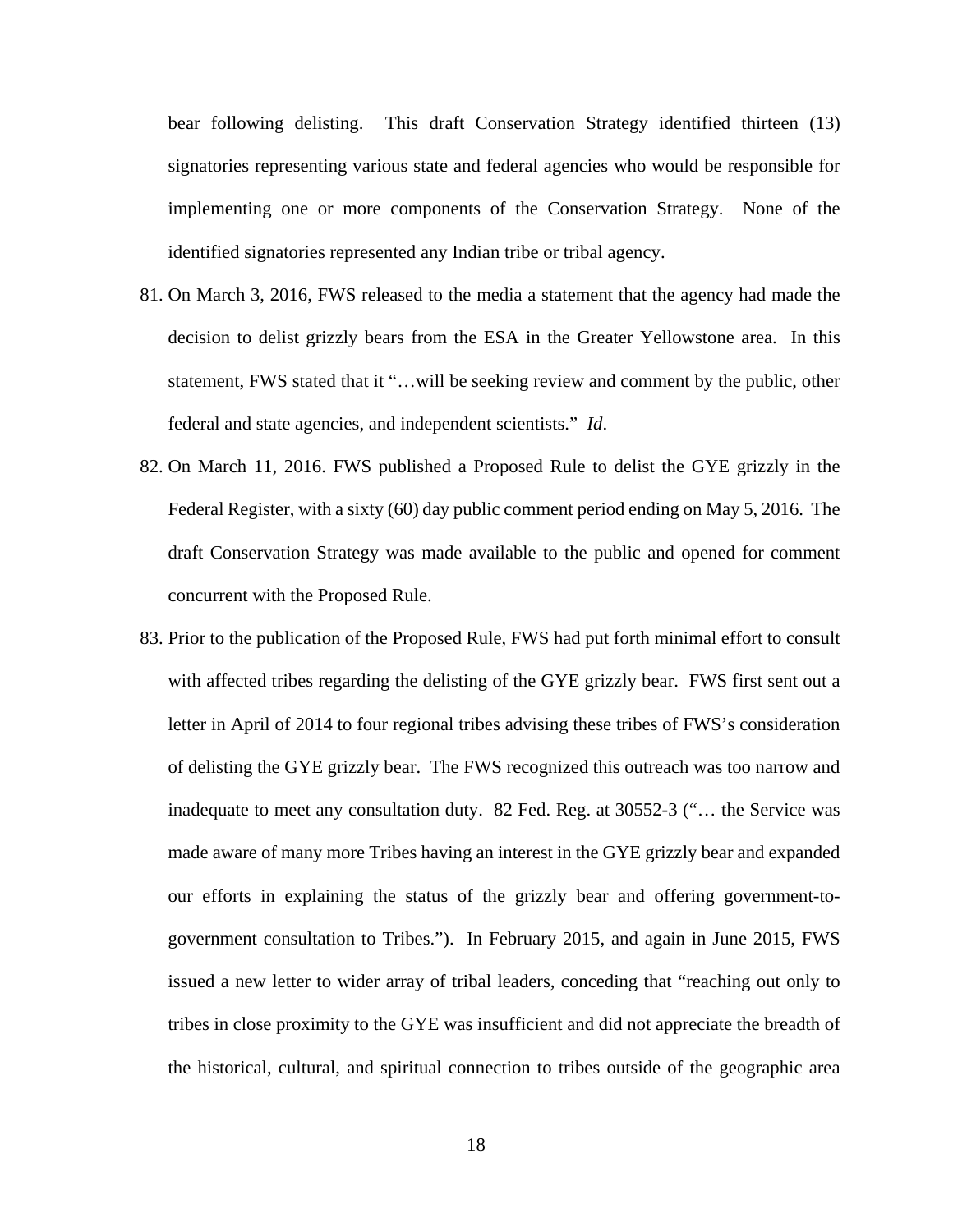have to the GYE grizzly bear." On October 29, 2015, FWS purportedly sent a letter to fifty-three (53) tribes inviting them to participate in a webinar on the status of the GYE grizzly bear. This webinar was uniformly rejected by the tribes. The FWS has conceded that the March 10, 2016 webinar was not government-to-government consultation. 82 Fed. Reg. at 30553. Finally, on March 3, 2016, the same day on which it announced its proposal to delist the GYE grizzly bear, FWS purportedly sent out two (2) subsequent letters to fiftythree (53) tribes inviting these tribes to attend one (1) of two (2) prescheduled, four-hour "consultation" meetings: one (1) on April 28, 2016 in Bozeman, Montana, and another on May 5, 2016 in Rapid City, South Dakota.

- 84. Irrespective of whether or not all of the tribes with a religious stake in the GYE grizzly bear received the communications referenced above, such communications do not constitute meaningful, pre-decisional consultation, offering little more than that available to the public at large. Significantly, the communications referenced above reference only the potential decision to remove the GYE grizzly bear from the threatened species list, and not the imposition of new and harmful regulatory mechanisms under the concomitant Conservation Strategy. The draft Conservation Strategy was not made available to the public until FWS had already made its decision to delist the GYE grizzly bear.
- 85. While the Proposed Rule remained pending, the IGBC-YES, led by FWS, proceeded in revising and finalizing the requisite Conservation Strategy. Despite FWS indicating in the Proposed Rule that both the Northern Arapaho Tribe and Eastern Shoshone Tribe were members of the IGBC-YES and, thus, contributors to the development of the Conservation Strategy, neither of these tribes participated in composing, revising, or finalizing the Conservation Strategy. In fact, in an October 18, 2016 letter to then Interior Secretary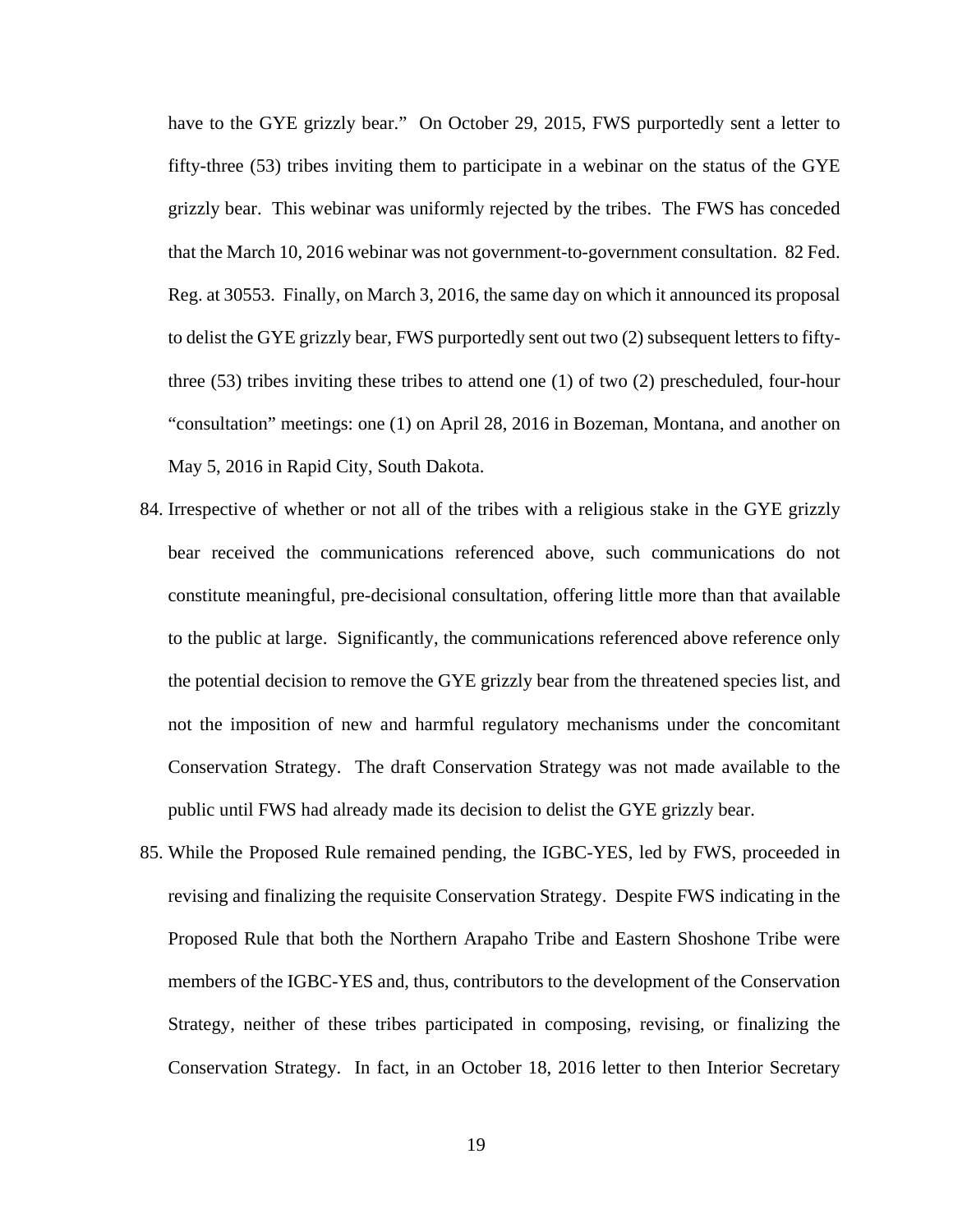Sally Jewell, the Northern Arapaho Business Council expressed its opposition to the delisting rule and repudiated all representations from FWS that the tribes which comprise a portion of the IGBC-YES support the delisting. There was also no consultation on the final Conservation Strategy with any other tribes, including Plaintiffs.

- 86. At a meeting held on November 16-17, 2016, members of the IGBC-YES voted to approve purportedly "final" revisions to the Conservation Strategy. No one from either the Northern Arapaho Tribe or Eastern Shoshone Tribe was present at this meeting. In fact, the only tribal representative present at this meeting was Leander Watson of the Shoshone Bannock Tribe, who was present only in his capacity as technical staff for the Tribe and was not authorized to vote at the meeting. As communicated in a subsequent letter from the Northern Arapaho Elders Society to the chairperson of the IGBC-YES, the Northern Arapaho Tribe was not even notified that this November 16-17 meeting was taking place.
- 87. The approved revisions to the Conservation Strategy substantially altered the draft that had been available to the public during the initial comment period. By way of example, the final Conservation Strategy expressly declares that the Conservation Strategy would be in operation for an indefinite period of time, while there was no such declaration in the draft which was available for public comment. The final Conservation Strategy also contained amendments to critical information supplied in the initial draft. For instance, a sentence on page fifty of the Conservation Strategy was changed from "[t]he GYE grizzly bear population exceeds 500 total bears as of 2006" to "[t]he GYE grizzly bear population has exceeded 500 total bears *since* 2006." [emphasis added]. This revision gives these two sentences different meanings. Despite these, and many other, significant changes, the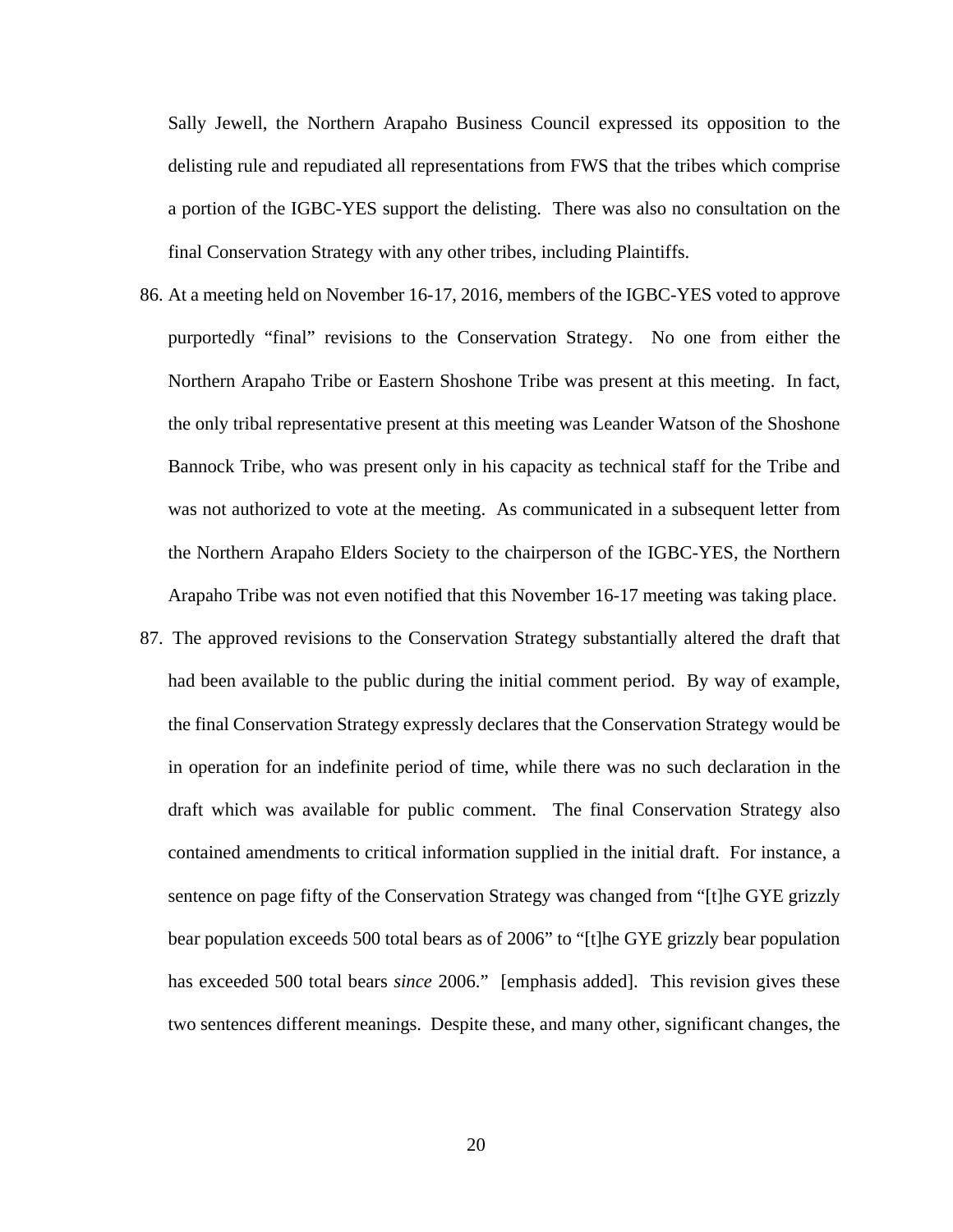approved revisions were not opened public comment, much less brought to the attention of affected tribes to facilitate government-to-government consultation.

- 88. Between December 9 and December 16, 2016, representatives from each of the agencies identified as signatories to the Conservation Strategy, except for the Regional Chief Biologist for the Central Region of the USGS Biological Resources Division, whose signature line was removed from the Conservation Strategy at some point *after* the "final" revisions were made for reasons unknown at this time. As in the draft Conservation Strategy, none of the signatories of the final and executed Conservation Strategy represented any Indian tribe or tribal agency.
- 89. The final and executed Conservation Strategy enumerates its objective of "manag[ing] grizzly bears as a game animal; including allowing regulating hunting when and where appropriate." In furtherance of this objective, the Conservation Strategy defers to the states of Idaho, Montana, and Wyoming to develop their own grizzly bear management plans, which includes setting their own hunting regulations and mortality rates for the GYE grizzly bears with no accountability to affected tribes.
- 90. Despite a lack of tribal participation in developing the Conservation Strategy, the Conservation Strategy also states that the Wind River Reservation has developed its own grizzly bear management plan to be incorporated into the Conservation Strategy. Examination of the appendices to the Conservation Strategy reveals that the Wind River management plan referenced in the Conservation Strategy was executed back in 2009, prior to the initial rule delisting the GYE being overturned in federal court.
- 91. Plaintiffs were never given an opportunity to engage in meaningful, pre-decisional consultation regarding the development and/or finalization of the Conservation Strategy.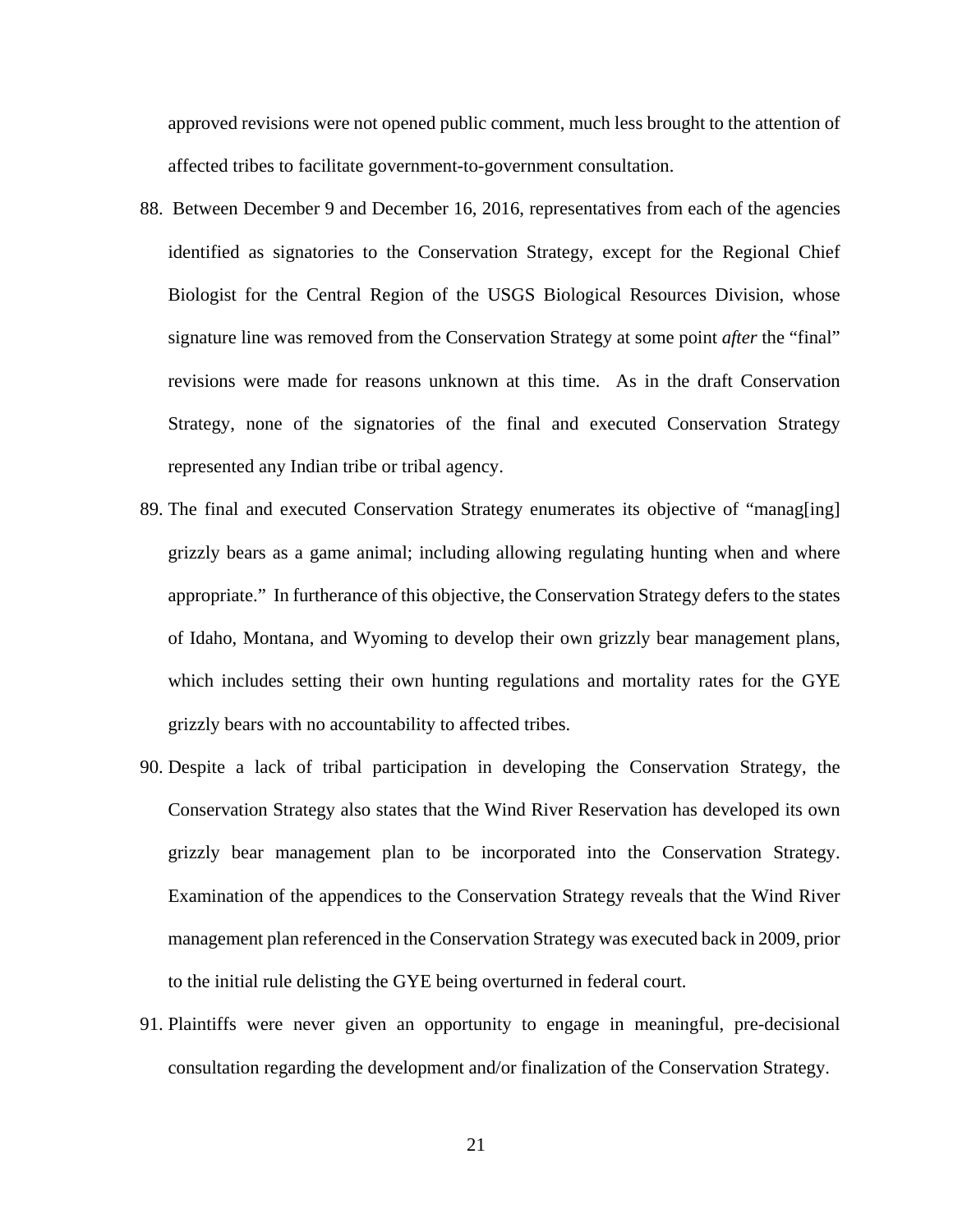- 92. On June 30, 2017, the FWS published in the Federal Register the Final Rule Removing the Greater Yellowstone Ecosystem Population of Grizzly Bears from the Federal List of Endangered and Threatened Wildlife ("Final Rule"). 82 Fed. Reg. 30502. The rule contains the FWS's determination that the GYE grizzly bear no longer meets the definition of an endangered or threatened species under the ESA. According to the FWS this determination is based on the best available science. The final rule also adopts the Grizzly Bear Recovery Plan Supplement and makes effective the 2016 Conservation Strategy. This rule becomes effective July 31, 2017.
- 93. Upon issuing their Final Rule, Defendants have not only made their decision to delist the GYE grizzly bear, but have also completed the process of determining how the decision will be implemented, all without formal consultation with affected Indian tribes. Any comments made by tribes at the two meetings scheduled by the Defendants certainly cannot be construed as meaningful, pre-decisional collaborative consultation between governments.

## **COUNT I:**

## **THE FINAL RULE AND ACCOMPANYING CONSERVATION STRATEGY VIOLATE THE ADMINISTRATIVE PROCEDURE ACT FOR FALURE TO ENGANGE IN MEANINGFUL, PRE-DECISIONAL CONSULTATION WITH AFFECTED INDIAN TRIBES EARLY IN THE PLANNING PROCESS**

- 94. Paragraphs 1 through 93 are incorporated herein by reference as if fully set forth herein.
- 95. DOI and FWS policy, protocols, and manuals require FWS to engage in meaningful, predecisional consultation that occurs early in the ESA delisting decision-making process prior to making a decision on any action having any tribal implications.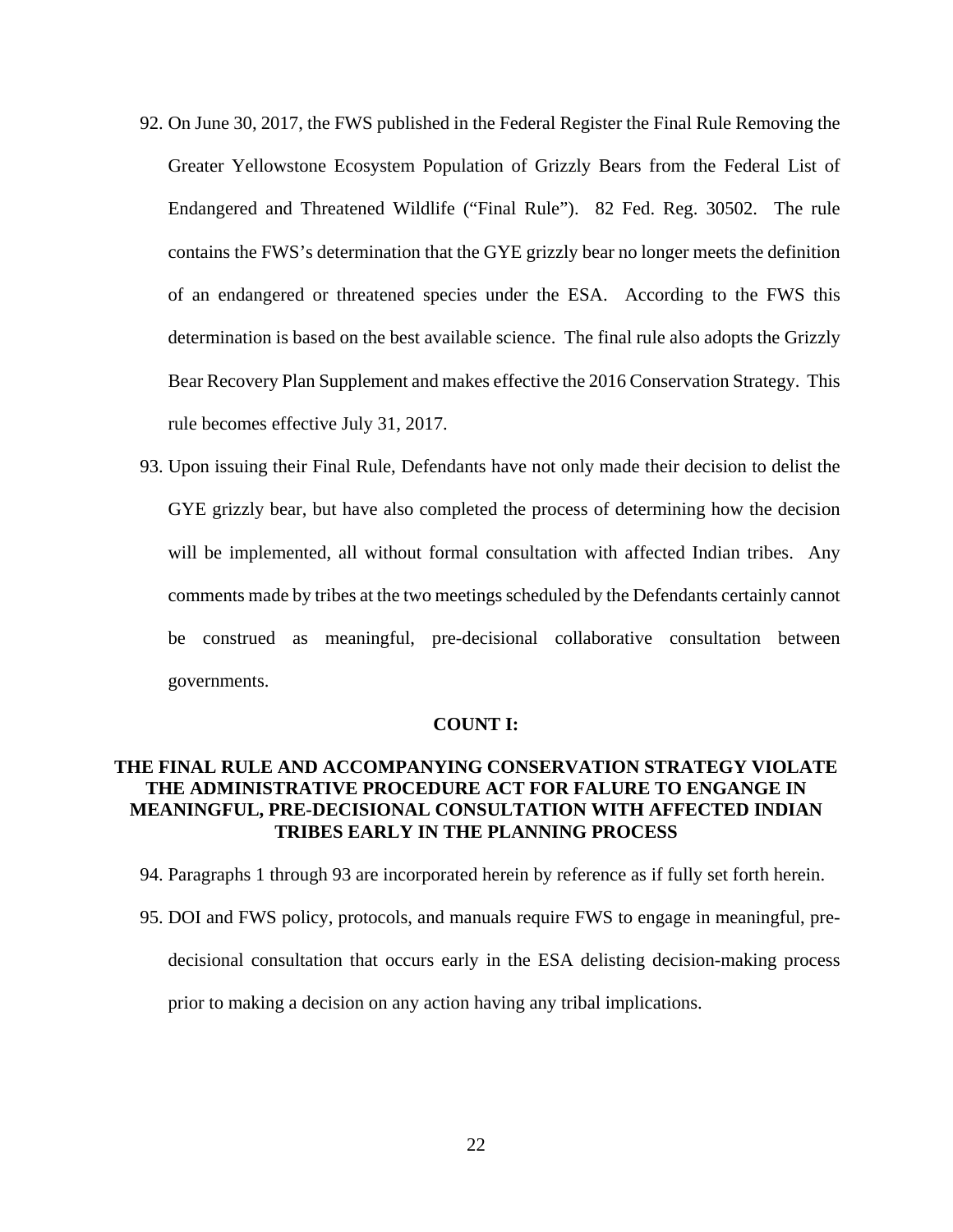- 96. The Final Rule does not mention the policies of the FWS Handbook, though it does cite to other sources of the consultation duty and acknowledge its obligation for government-togovernment consultation.
- 97. FWS has a duty to meaningfully consult with the Tribe prior to making the delisting decision. *Oglala Sioux Tribe of Indians v. Andrus*, 603 F.2d 707, 721 (8th Cir. 1979); *Lower Brule Sioux Tribe v. Deer*, 911 F.Supp 395, 400 (D.S.D. 1995).
- 98. The Eighth Circuit has held that where an agency has "established a policy requiring prior consultation with a tribe, and has thereby created a justified expectation on the part of the Indian people that they will be given a meaningful opportunity to express their views before … policy is made, that opportunity must be afforded. Failure of the [Bureau] to make any real attempt to comply with its own policy of consultation not only violates those general principles which govern administrative decision-making, but also violates "'the distinctive obligation of trust incumbent upon the Government in its dealings with these dependent and sometimes exploited people.'" *Oglala*, 603 F.2d at 721 (internal citations omitted).
- 99. Meetings with tribes on an issue after an agency action has already been decided cannot fulfill the requirement of meaningful consultation. *Id.* at 720.
- 100. In a federal claims case challenging FWS's handling of cooperative farming agreements, the court held that FWS' failure to comply with the departmental manual was arbitrary and capricious. *Hymas v. United States*, 117 Fed. Cl. 466, 491 (2014), vacated and remanded on other grounds, 810 F.3d 1312 (Fed. Cir. 2016).
- 101. The Plaintiff in *Hymas* argued that the selection process FWS used did not comply with either the Departmental Manual or the Service Manual governing evaluation of cooperative farming agreement applications. 117 Fed. Cl. at 491. FWS departmental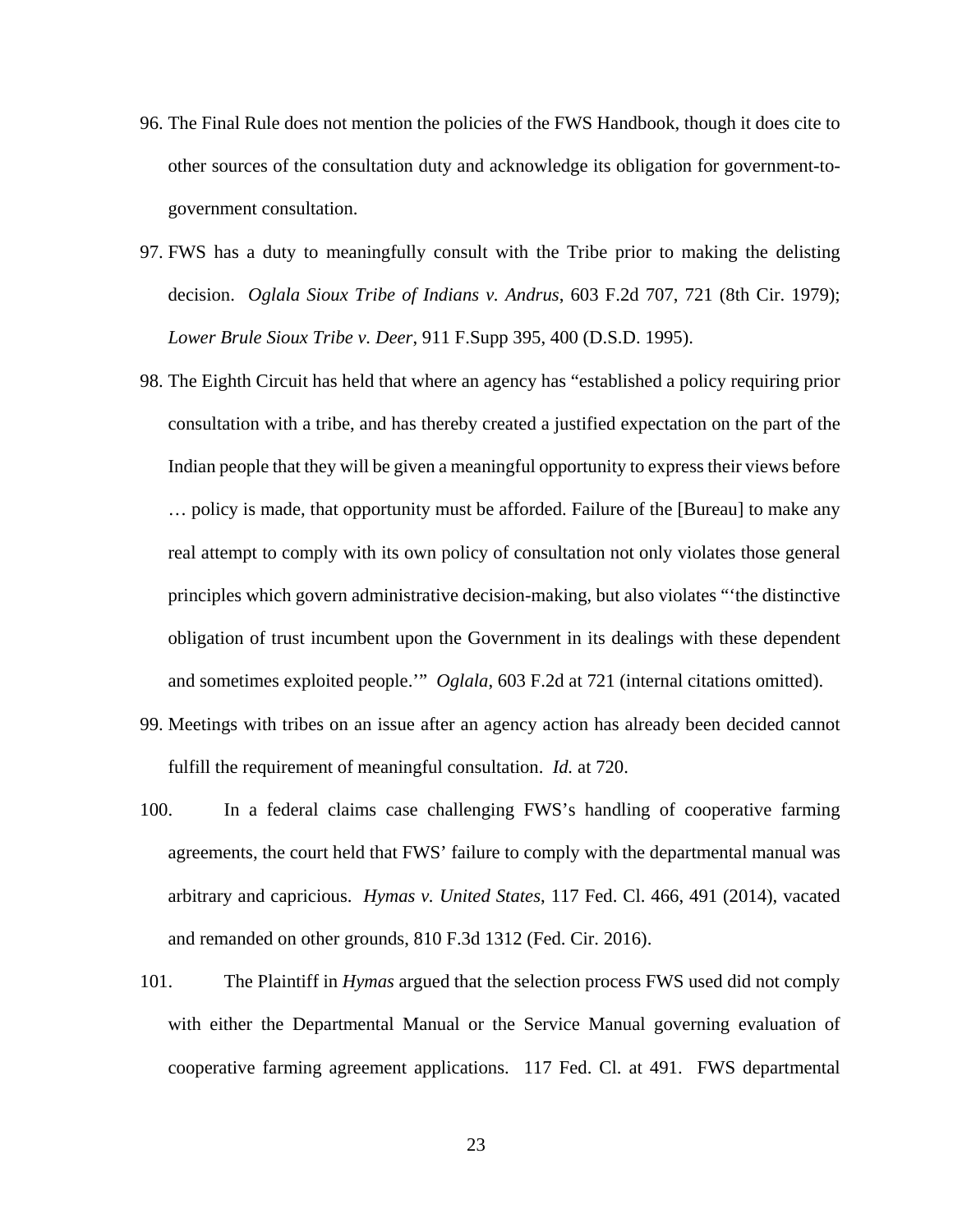manual at issue in *Hymas* required that FWS conduct an objective review of qualified applicants prior to awarding the agreements stating "Competition in making awards through cooperative agreements is strongly encouraged and is expected in awarding discretionary grants, unless otherwise directed by Congress. In all cases, bureaus and offices are required to make awards based on the merits in accordance with the law." *Id.* at 503-04.

- 102. The court in *Hymas* reviewed the manual under the test laid out in *Hamlet v. United States*, 63 F.3d 1097 (Fed. Cir. 1995). *Id.* at 503. Agency personnel manuals or handbooks are entitled to the force and effect of law if (1) the promulgating agency was vested with the authority to create such a regulation; (2) the promulgating agency conformed to all procedural requirements, if any, in promulgating the regulation; (3) the promulgating agency intended the provision to establish a binding rule; and (4) the provision does not contravene a statute. In determining whether a provision was intended to be binding, the court should consider (a) whether the language of the provision is mandatory or advisory; (b) whether the provision is "substantive" or "interpretive"; (c) the context in which the provision was promulgated; and (d) any other extrinsic evidence of intent. *Id.* (citing *Hamlet*, 63 F.3d at 1103-05).
- 103. As in *Hymas*, here, FWS had authority to issue its Tribal Consultation Handbook and Interior had authority to issue its Policy on Consultation with Indian Tribes. The handbooks conform to the requisite procedural requirements as noted in each handbook's appendix. The language used by the handbooks is mandatory language, not advisory, and the provisions are substantive. The consultation requirements in the handbooks do not contravene a statute; rather they further the objectives of many statutes including the ESA.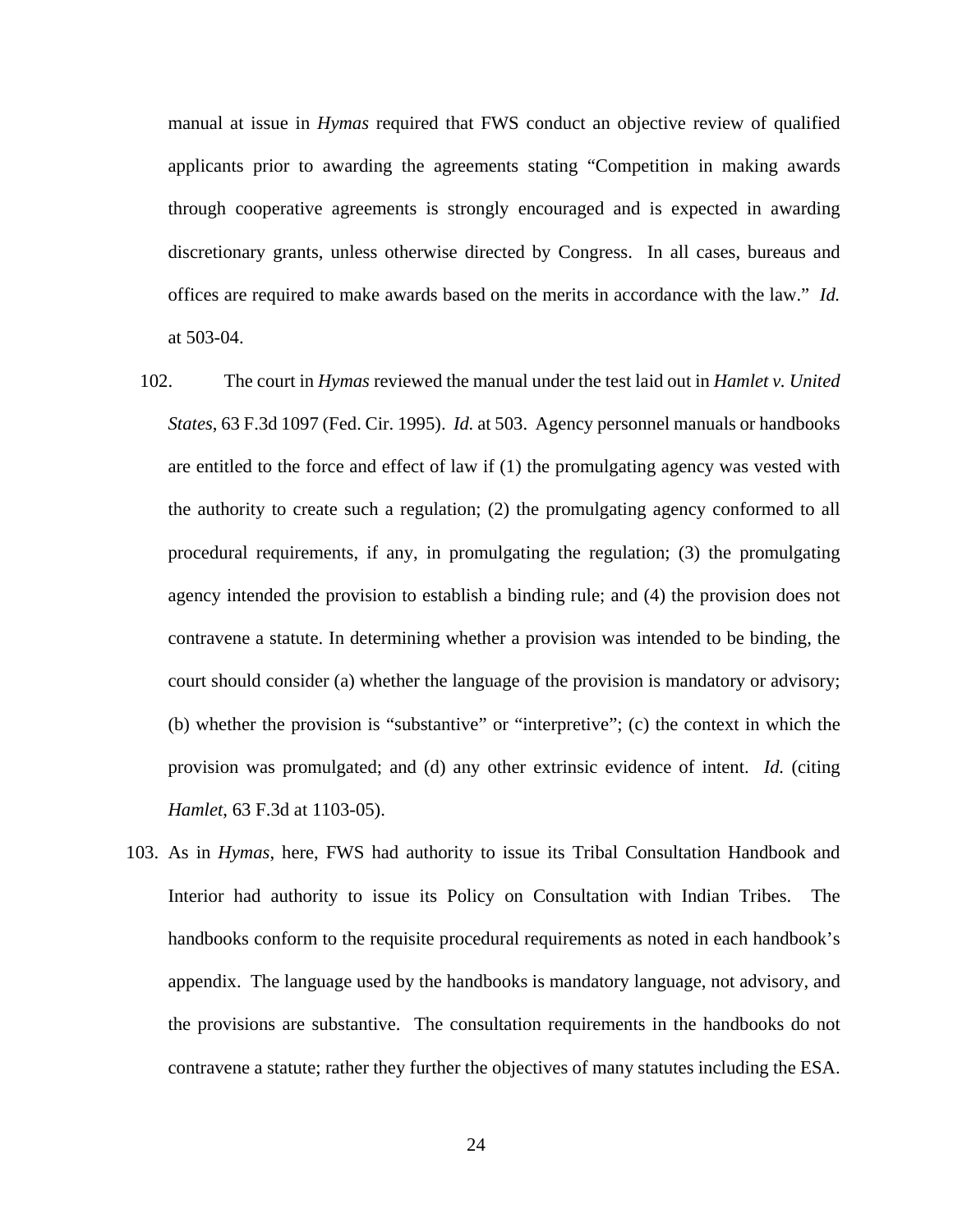Thus, FWS was required to comply with both the departmental manual and FWS manual. Their failure to comply makes the decision to delist arbitrary and capricious.

- 104. Federal courts have also held an agency's failure to comply with departmental policies and procedures requiring meaningful consultation to be arbitrary and capricious. *Wyoming v. United States Dep't of the Interior*, 136 F. Supp. 3d 1317, 1346 (D. Wyo. 2015), vacated and remanded sub nom. *Wyoming v. Sierra Club*, No. 15-8126, 2016 WL 3853806 (10th Cir. July 13, 2016). Noting the DOI policy requires "extra, *meaningful* efforts to involve tribes in the decision making process" the court in *Wyoming* found that holding four regional tribal consultation meetings, distributing copies of a draft rule to affected tribes and offering to meet individually with tribes after the regional meeting was "little more than that offered to the public in general." *Id.* The court went on to note that the BLM seemed to have made up its mind prior to initiating discussions with tribes, failing to comply with departmental policies in an arbitrary and capricious action. *Id.* Here too, FWS' failure to adhere to the same policy is also arbitrary and capricious, and the delisting decision must be overturned.
- 105.The DOI and FWS handbooks and policies at issue here were published in the Federal Register, unlike the policies at issue in *Hoopa Valley Tribe v. Joe Christie*. 812 F.2d 1097 (9th Cir. 1986) citing *Morton v. Ruiz*, 415 U.S. 199 (1974).
- 106.The Court in *Morton v. Ruiz* noted that "Where the rights of individuals are affected, it is incumbent upon agencies to follow their own procedures. This is so even where the internal procedures are possibly more rigorous than otherwise would be required." 415 U.S. at 235. (*citing* Service v. Dulles, 354 U.S. 363, 388 (1957)); Vitarelli v. Seaton, 359 U.S. 535, 539—540 (1959). In *Morton*, the manual at issue was not published in the Federal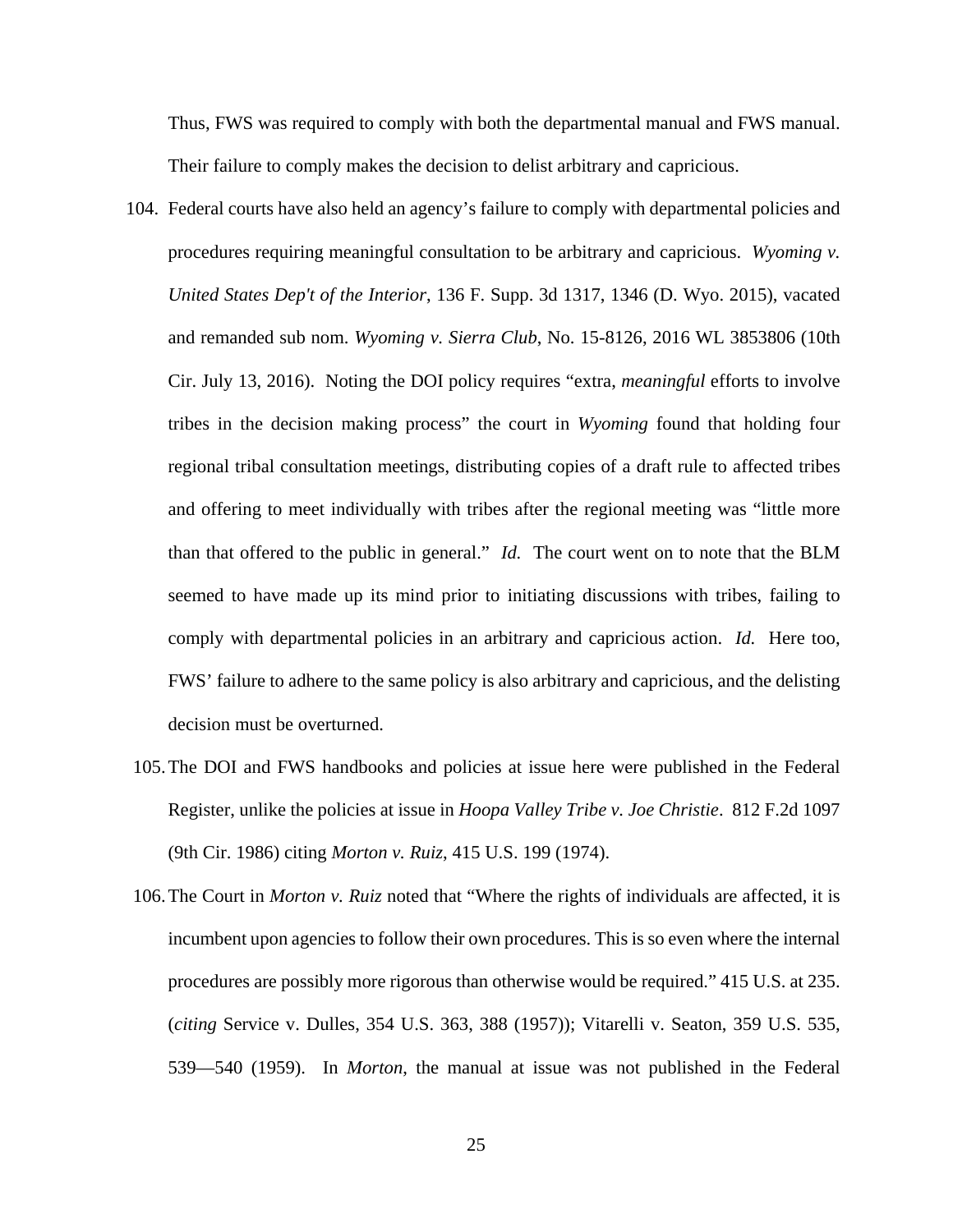Register, and there had been inconsistency with BIA's interpretation of the policy, making it unenforceable. *Id.* at 230. Here, the Handbook and policies have been published and the duty of consultation is clear, making a failure to meaningfully consult arbitrary and capricious.

- 107. Defendants have failed to provide the Plaintiff Tribes or other tribes and those within the Tribe who would participate in such consultation (which includes most or all of the individual Plaintiffs) with an opportunity to participate constructively in the ESA delisting decision-making process through government-to-government consultation. FWS' letters and subsequent invitation for the dozens of affected tribes to attend pre-scheduled and timerestricted "consultation" after the Proposed Rule was already published is an inadequate substitute for the meaningful, pre-decisional consultation required under applicable federal policies. To the contrary, these meetings merely constituted a limited forum for voicing concerns relating to Defendants' already decided-upon actions, a process which is functionally no different from notice and comment.
- 108. Even if FWS's "consultation" meetings did qualify as meaningful, pre-decisional consultation with affected tribes, it is unrealistic that these meetings could have encompassed all components of the delisting process that could affect tribes, including, but not limited to, the contents of both a 54-page Proposed Rule and a 133-page draft Conservation Strategy.
- 109. Further, Defendants' failure to complete and publish the Conservation Strategy prior to initiating the supposed "consultation" process with Plaintiffs and other affected tribal governments, as is required under FWS's own Grizzly Bear Recovery Plan, undermined the transparency of the consultation process. Defendants have supplied incomplete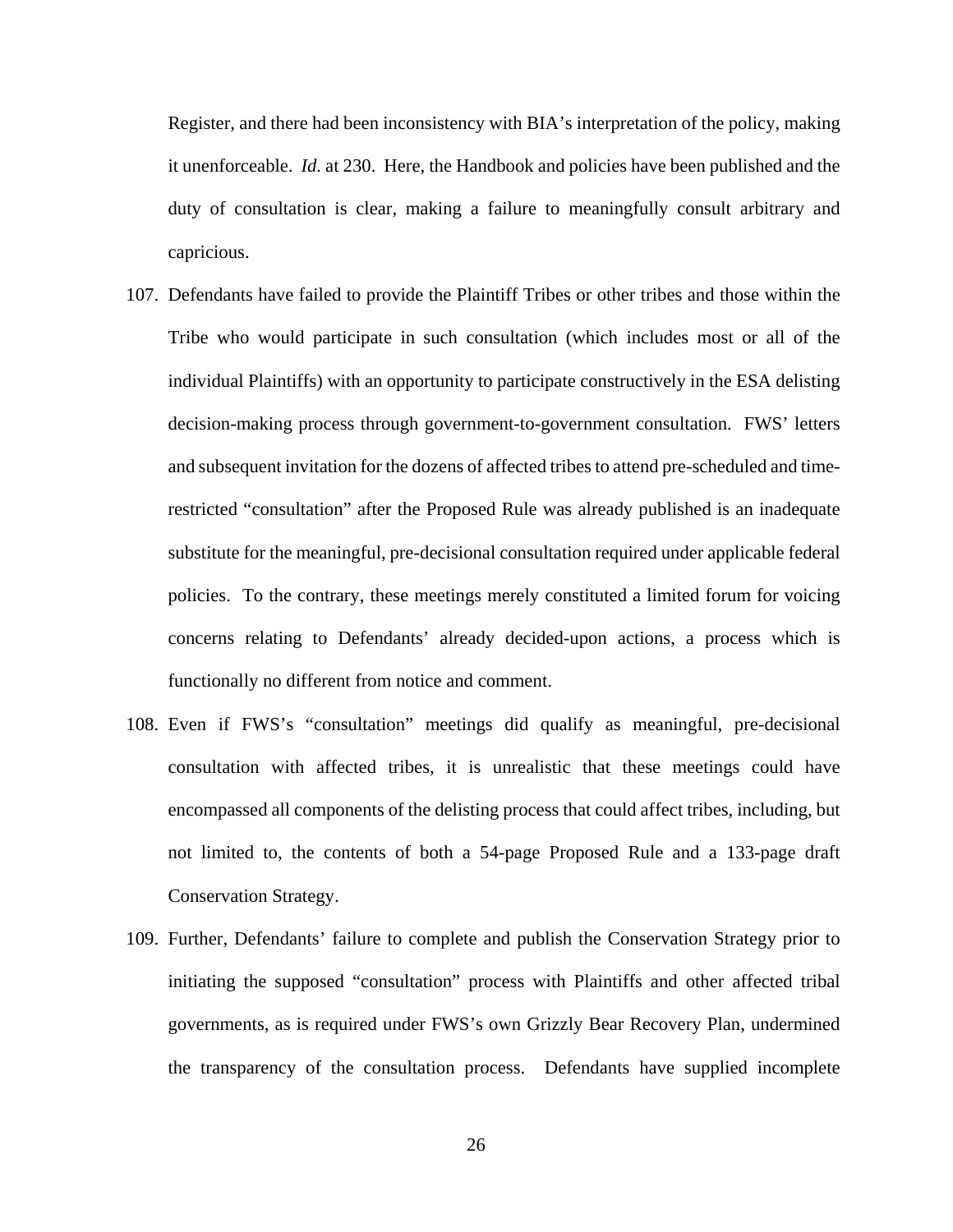information regarding the nature and implications of the actions contemplated by the agency, including, but not limited, information relating to 1) the imposition of a new and harmful regulatory framework surrounding the killing of GYE grizzly bears and 2) the omission of tribal representatives in the development and implementation of the Conservation Strategy, and 3) the participation of tribal voices in the development and implementation of the Conservation Strategy. By undermining the transparency of the consultation process, Defendants have once again violated their own consultation policies.

- 110. Defendants' numerous distinct failures to follow their own policies requiring that they engage in meaningful, transparent, and pre-decisional consultation early in the decisionmaking process regarding the delisting of the GYE grizzly bear and the development and approval of the accompanying Conservation Strategy each render the promulgation of the Final Rule arbitrary, capricious, and not in accordance with law.
- 111. The initial outreach through form letters by the FWS was too narrow and perfunctory to be considered meaningful consultation, and that consultation did not extend to Plaintiffs. The later attempts at consultation with tribes while still insufficient, also came too late in the decision making process to be considered sufficient to meet the consultation duty of the FWS.
- 112. FWS did not consult with tribes and the delisting therefore was not informed by the wisdom and experience of tribes and tribal people, or by the connection between tribes, tribal people and the Grizzlies.

27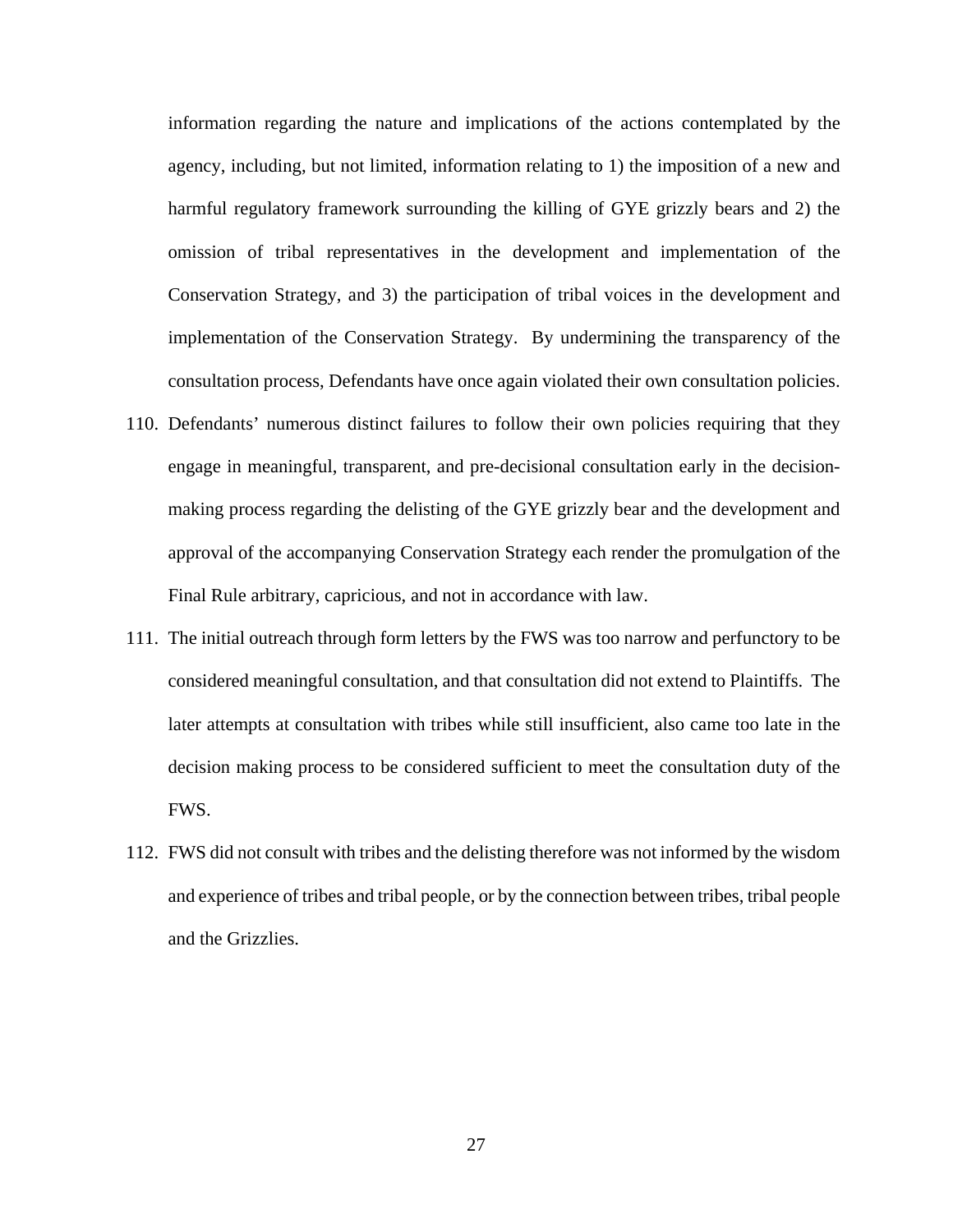### **COUNT II**

# **DEFENDANTS VIOLATED THE ADMINISTRATIVE PROCEDURE ACT BY INITIATING THE PROCESS OF DELISTING THE GYE GRIZZLY BEAR PRIOR TO THE COMPLETION OF THE CONSERVATION STRATEGY**

- 113. Paragraphs 1-111 are incorporated herein by reference as if fully set forth herein.
- 114. The 1993 Recovery Plan requires that the Conservation Strategy be "completed prior to any process to delist the grizzly population within that ecosystem in order to ensure that adequate regulatory mechanisms will continue to conserve the grizzly bear and its habitat." Recovery Plan at 16.
- 115. The Conservation Strategy was not finalized until November, 2016, several months after the Proposed Rule to delist the GYE grizzly bear was published by FWS.
- 116. FWS's publication of the Proposed Rule falls within the scope of "any process to delist the grizzly population" as set forth in the Recovery Plan.
- 117. By initiating the delisting process prior to the completion of the Conservation Strategy, FWS violated its own requirements under the Recovery Plan, rendering its delisting of the GYE grizzly bear, capricious, and abuse of discretion, and otherwise not in accordance with law.

### **COUNT III**

# **DEFENDANTS' ENACTMENT OF THE CONSERVATION STRATEGY IN SPITE OF ITS LACK OF TRIBAL REPRESENTATION, MISLEADING CONTENT, AND NONCOMPLIANCE WITH THE GRIZZLY BEAR RECOVERY PLAN VIOLATES THE ADMINISTRATIVE PROCEDURE ACT**

- 118. Paragraphs 1-116 are incorporated herein by reference as if fully set forth herein.
- 119. Pursuant to FWS's 1993 Grizzly Bear Recovery Plan, the function of the Conservation Strategy is to ensure the existence of "adequate regulatory mechanisms" post-delisting; as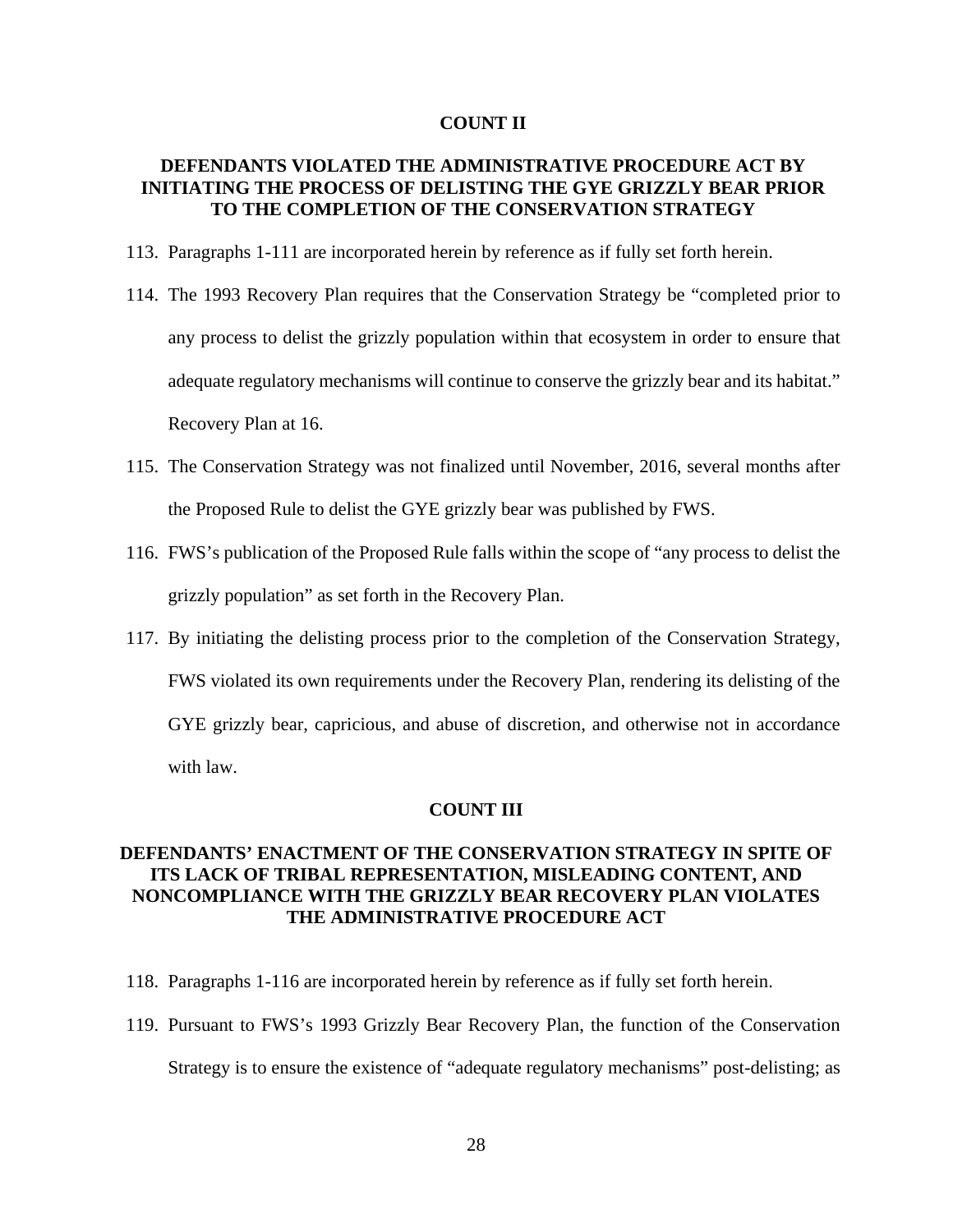such, the Conservation Strategy constitutes an indispensable component of the delisting process.

- 120. Following the publication of the Proposed Rule, the IGBC-YES finalized the Conservation Strategy without any meaningful input from Indian tribes – including those tribes who would purportedly share responsibility for implementing the Conservation Strategy – and ultimately executed the Conservation Strategy without obtaining any signatures from representatives of Tribes or Tribal agencies signifying their commitment to cooperate in the implementation of the Conservation Strategy.
- 121. Rather than incorporate meaningful input or commitment from affected tribes, the IGBC-YES incorporated the 2009 Wind River Grizzly Bear Management Plan into the Conservation Strategy, a management plan which does not reflect the current positions or commitments of the Tribes of the Wind River Reservation.
- 122. By issuing a Final Rule activating a Conservation Strategy that is both 1) devoid of meaningful tribal input and 2) falsely reflective of tribal commitment to participate in its implementation, Defendants have acted in a manner which is arbitrary, capricious, an abuse of discretion, and otherwise not in accordance with law.

### **COUNT IV:**

## **DEFENDANTS' FINAL RULE DELISTING THE GYE GRIZZLY BEAR AND ACCOMPANYING CONSERVATION STRATEGY VIOLATE THE RELIGIOUS FREEDOM RESTORIATION ACT**

- 123. Paragraphs 1 through 121 are incorporated herein by reference as if fully set forth herein.
- 124. The Religious Freedom Restoration Act (RFRA), codified at 42 U.S.C. § 2000bb *et seq*., guarantees the Tribe's and its individual tribal members' rights to free expression of traditional religious faith by expressly requiring the Defendants to "…not substantially burden [the] exercise of religion even if the burden results from a rule of general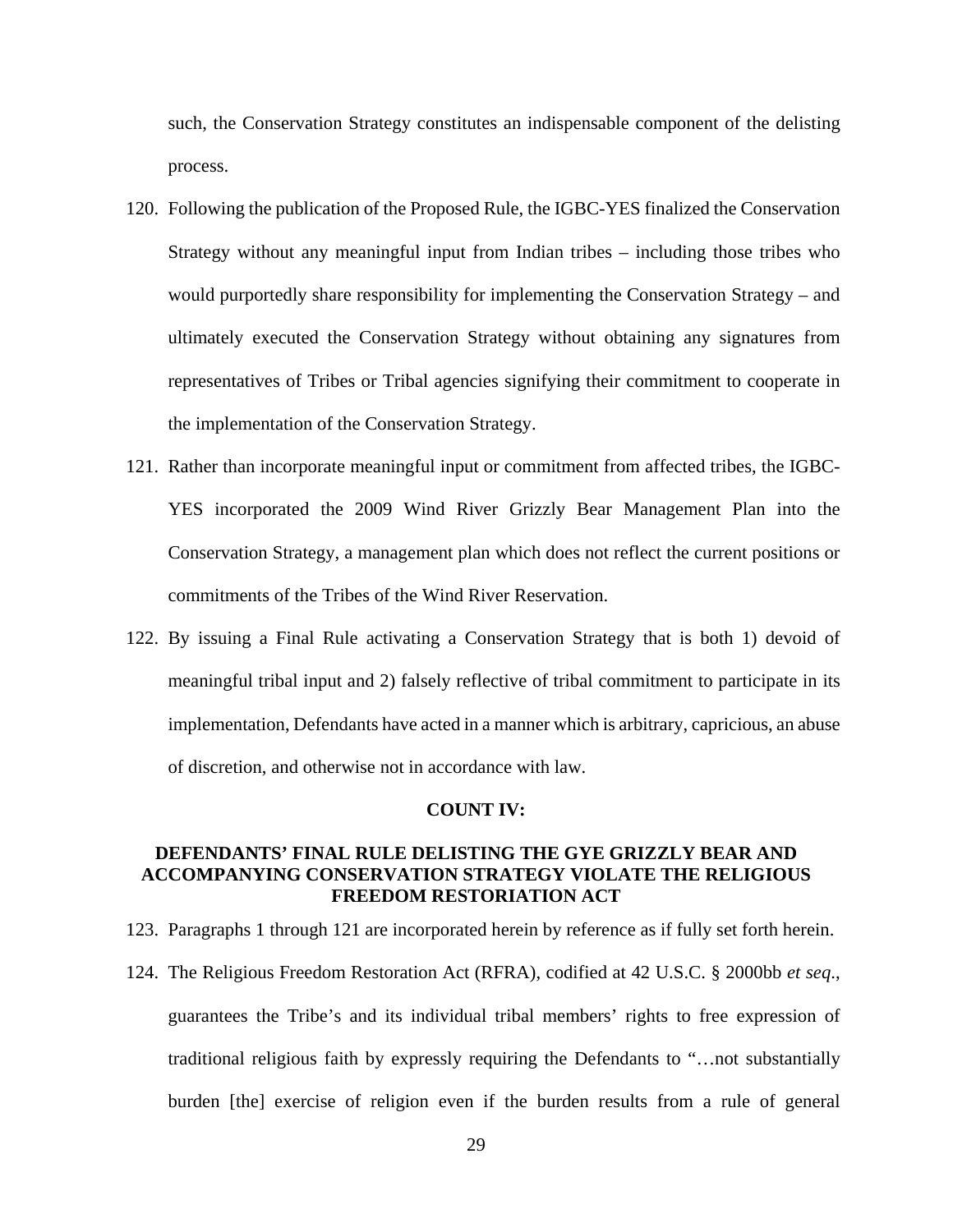applicability, except as provided in subsection (b) of this section." Section (b), in turn, allows the Defendants to substantially burden the Tribe's and its tribal members' rights to free expression only if "... it demonstrates that application of the burden... is in furtherance of a compelling governmental interest; and is the least restrictive means of furthering that compelling government interest." 42 U.S.C. § 2000bb-1.

- 125. The term "government" is defined by the RFRA as "…a branch, department, agency, instrumentality, and official (or other person acting under color of law) of the United States." 42 § 2000bb-2.
- 126. The term "exercise of religion" is defined by the RFRA as "…that portion of the first amendment to the Constitution that proscribes laws prohibiting the free exercise of religion. 42 § 2000bb-2; 42 § 2000cc-5.
- 127. The RFRA "…applies to all Federal law, and the implementation of that law, whether statutory or otherwise, and whether adopted before or after November 16, 1993." 42 U.S.C. § 2000bb-3.
- 128. Defendants have placed a substantial burden upon Plaintiffs' religious freedom by issuing a Final Rule that removes protections necessary for the GYE grizzly bears to repopulate their traditional homeland, threatening the continuity of Plaintiffs' traditional religious practices – a threat which extends significantly beyond subjective spiritual fulfillment.
- 129. Defendants have further placed a substantial burden upon Plaintiffs' religious freedom by giving state governments the power to hunt and establish mortality rates for GYE grizzly bears without requiring any form of tribal consultation or consent, thereby placing unnatural and undue restrictions on Plaintiffs' ability to participate in the dynamic between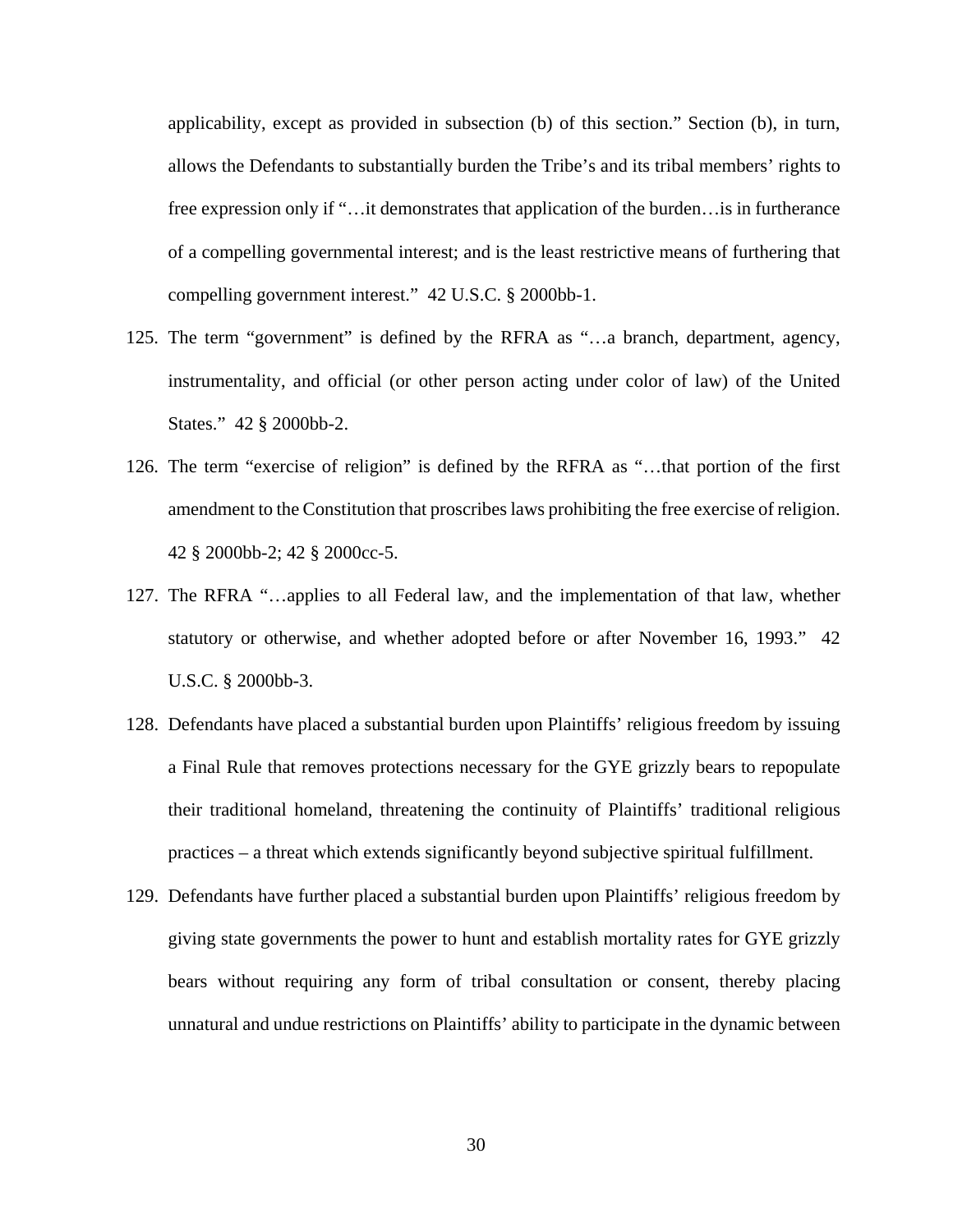humans, grizzly bears, and the natural world comprising the Greater Yellowstone ecosystem.

- 130. Defendants have placed a substantial burden upon Plaintiffs' religious freedom by establishing a regulatory framework that both directly and indirectly confers rights to hunt and kill GYE grizzly bears, such that any interference with these rights, even when such interference is compelled by sincere religious beliefs, will result in not only physical danger, but civil and criminal liability as well; accordingly, this conferral of rights coerces Plaintiffs into complicity with behaviors that controvert Plaintiffs' sincere religious beliefs.
- 131. Defendants have not shown that the substantial burden they have placed upon Plaintiffs' exercise of sincerely held religious beliefs "is in furtherance of a compelling governmental interest", much less have they demonstrated that issuing the Final Rule is "the least restrictive means of furthering that compelling governmental interest." 42 U.S.C. § 2000bb-1.
- 132. Further, the Final Rule does not contain any mention of the RFRA, or that the FWS considered its obligations under the RFRA in making the decision to delist. The FWS states that they "considered issues of cultural, spiritual, and ecological importance that Tribes raised and we are sensitive to those concerns. However, the Act requires the Service to make decisions based on the biological status of the species as informed solely by the best scientific and commercial data available." 82 Fed. Reg. 30553. It is the position of the FWS that they cannot consider the religious implications of their delisting decision because this would conflict with the ESA. This position is in violation of RFRA and is arbitrary and capricious.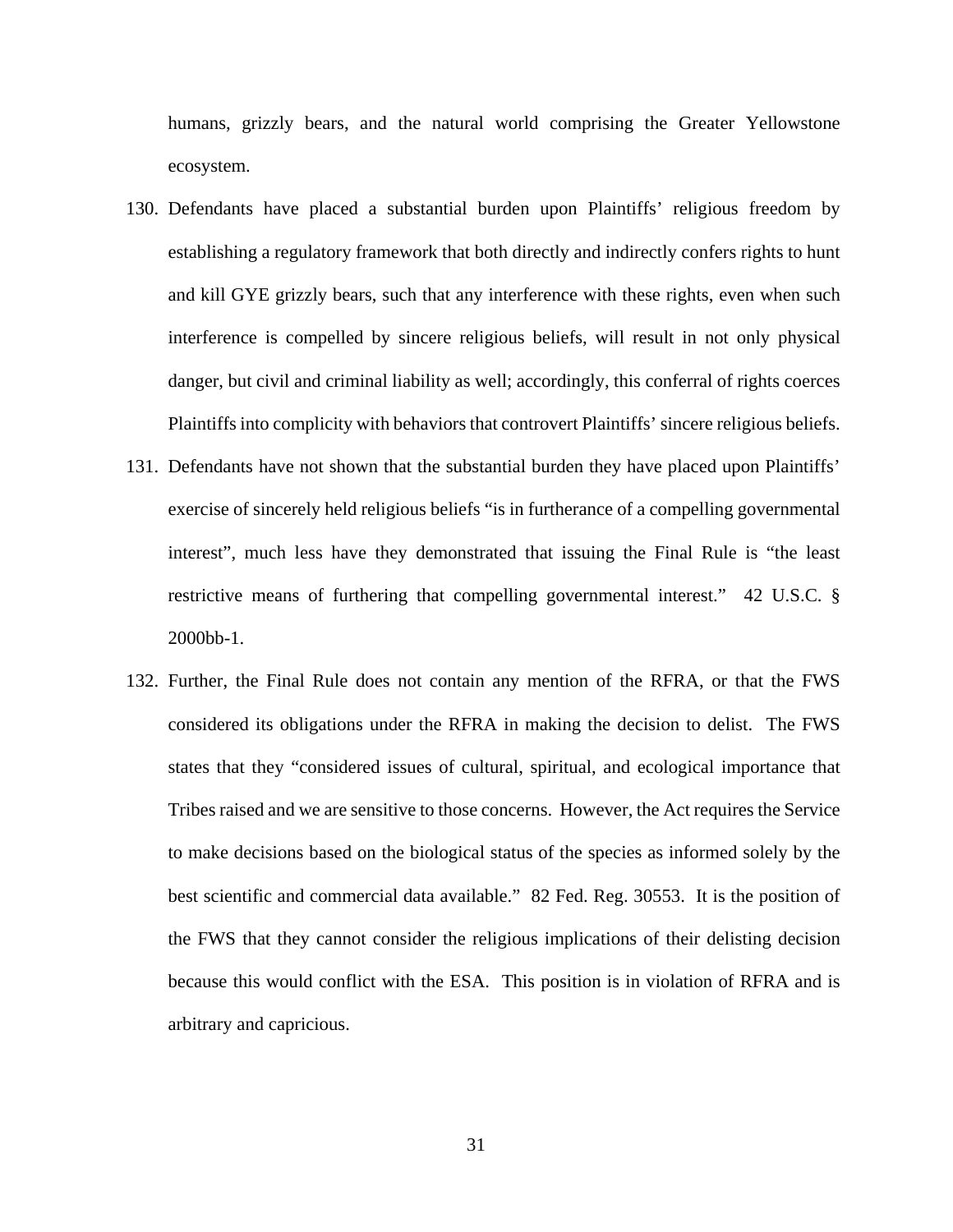133. For the foregoing reasons, Defendants have violated the RFRA by promulgating the Final Rule delisting the GYE grizzly bear and by enacting the concomitant Conservation Strategy.

### **REMEDIES SOUGHT BY PLAINTIFFS**

- 1. Defendants, contrary to their obligations under federal law, regulation, and policy, arbitrarily and capriciously have decided to delist GYE grizzly bears from the ESA's threatened species list without engaging in meaningful, pre-decisional consultation with affected Tribes beforehand, and without providing any information regarding how the delisting will avoid substantially burdening the Tribe's religious and cultural interests in GYE grizzly bears.
- 2. Permanent injunctive relief should be granted to restrain the Defendants from taking any actions to effect the delisting of the GYE grizzly bear from the ESA's threatened species list or to implement the Conservation Strategy, until such time as the Defendants have complied with all applicable federal laws, regulations and policies, and their own internal policies, and until such time as meaningful, pre-decisional consultation has been conducted with the Plaintiffs early in any renewed delisting decision process and the views of the Tribe has been given effect.
- 3. Permanent injunctive relief should be granted to restrain Defendants from effecting the delisting of the GYE grizzly bear because the decision to delist is in violation of RFRA.
- 4. Further, such permanent injunctive relief should be ordered prohibiting further and/or additional efforts to delist GYE grizzly bears until Defendants engage in pre-decisional consultations with the Plaintiffs and other affected Indian tribes.

32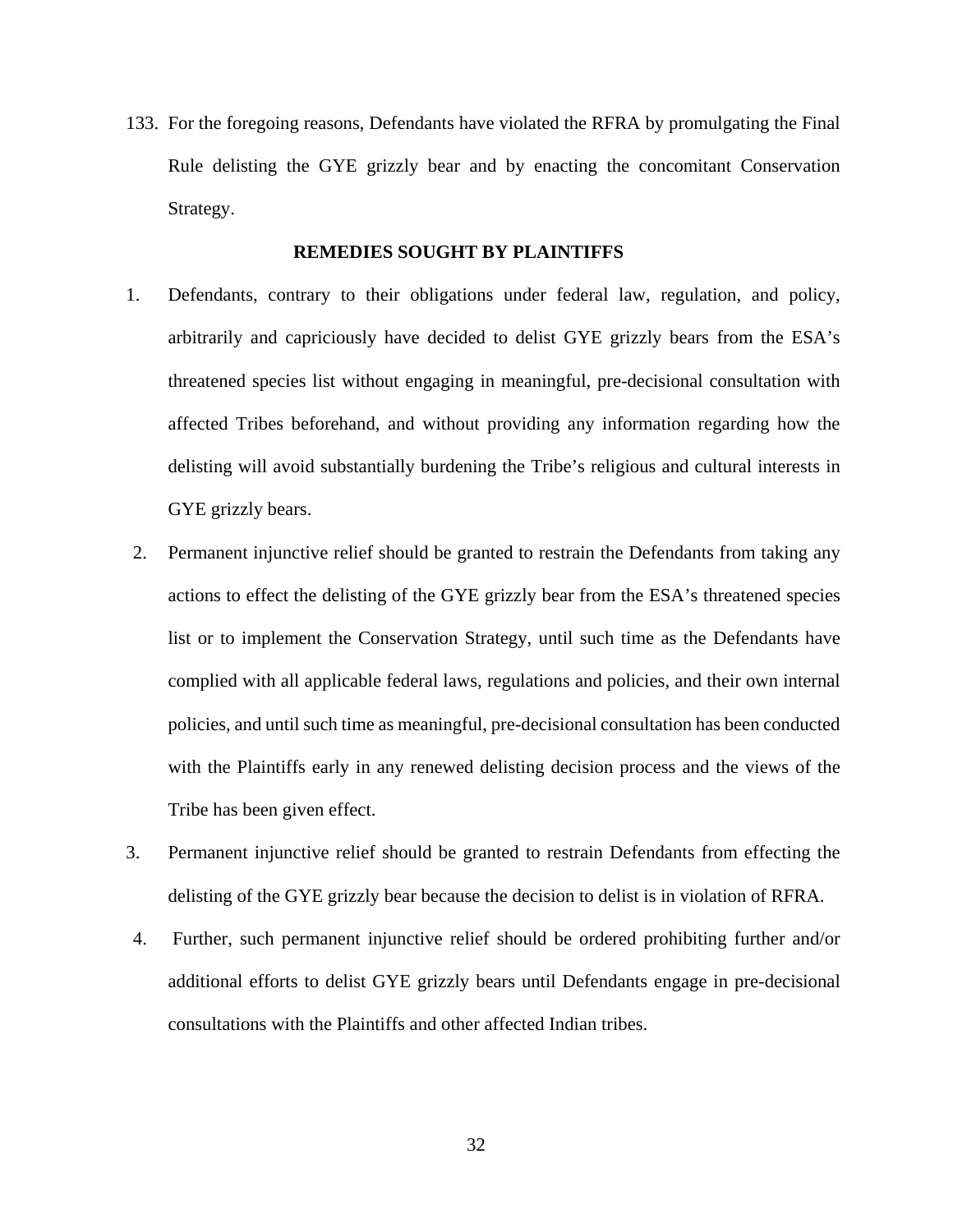WHEREFORE, Plaintiffs pray that:

- 1. A Permanent Injunction be granted enjoining the Defendants from taking any actions to effect the delisting of GYE grizzly bears from the ESA's threatened species list, until such time as the Defendants have fully engaged in meaningful pre-decisional consultation with the Tribal Plaintiffs.
- 2. A decree of Declaratory Judgment be entered by the Court, pursuant to 28 U.S.C. § 2201 *et seq*. specifying to Defendants that:
	- a. Defendants did not provide Plaintiffs with substantive, meaningful pre-decisional consultation pursuant to DOI and FWS Consultation Policies, Executive Order No. 13175 and Secretarial Order Nos. 3317, and that Plaintiffs are entitled to such.
	- b. Defendants acted arbitrarily, capriciously by prematurely delisting GYE grizzly bears before conducting meaningful, pre-decisional consultation early in the ESA delisting process which takes into account the cultural and religious importance of listed species.
	- c. Defendants' decision to prematurely delist GYE grizzly bears from the ESA's threatened species list unduly burdens the Plaintiffs and the Plaintiffs' individual tribal members' free exercise of their traditional religious faith. In addition, the Defendants have failed to show that they have a compelling government interest in delisting GYE grizzly bears and that removing the bears from the ESA's threatened species list before meaningful, pre-decisional consultation early in the decision making process has occurred between Defendants and affected Indian tribes is the least restrictive means of furthering that compelling government interest